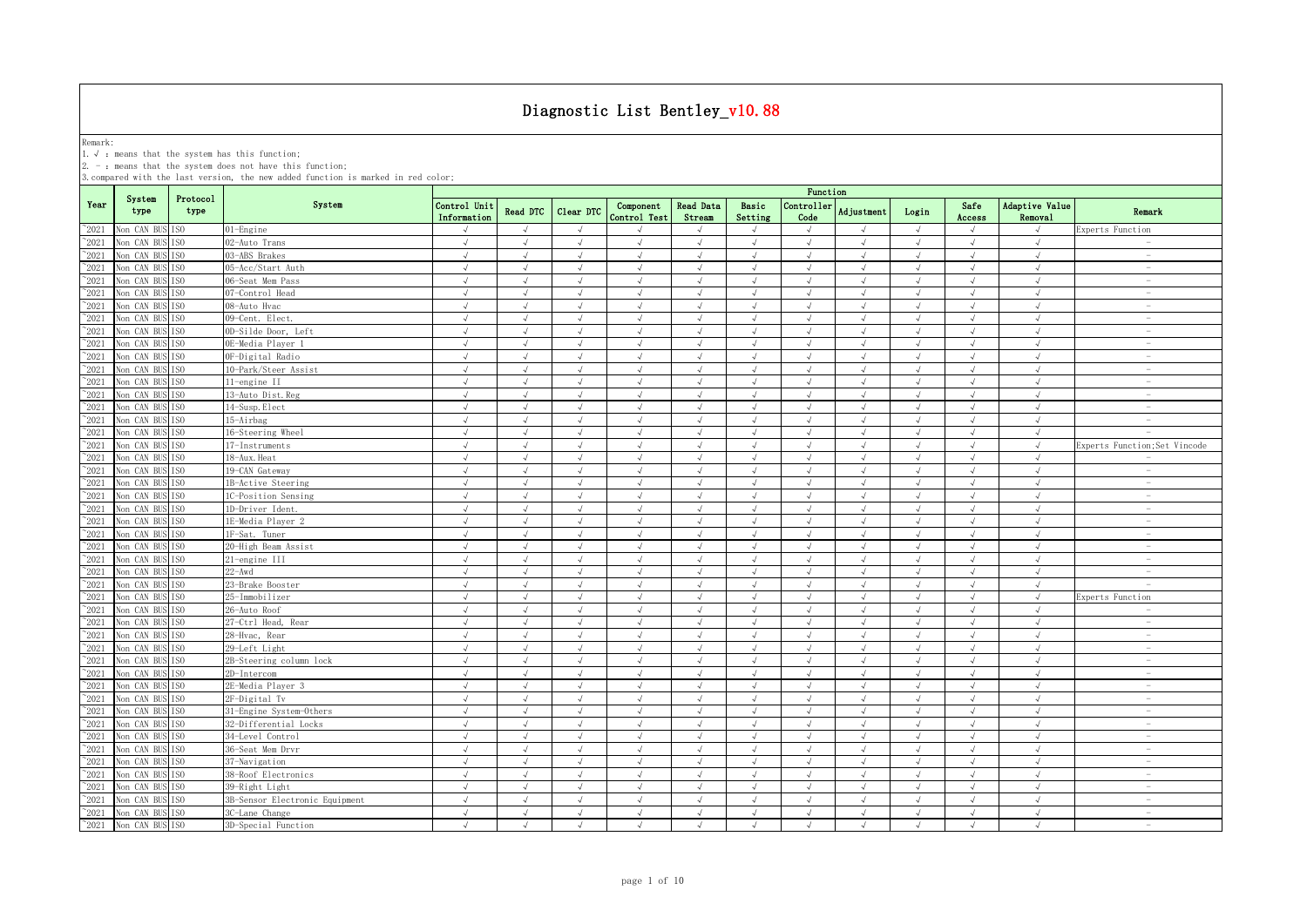Remark:<br>1.√ : means that the system has this function;<br>2. - : means that the system does not have this function;

|                |                               |                  |                                             |                             |            |                |                           |                            |                  | Function                    |                |            |                |                           |                                 |
|----------------|-------------------------------|------------------|---------------------------------------------|-----------------------------|------------|----------------|---------------------------|----------------------------|------------------|-----------------------------|----------------|------------|----------------|---------------------------|---------------------------------|
| Year           | System<br>type                | Protocol<br>type | System                                      | Control Unit<br>Information | Read DTC   | Clear DTC      | Component<br>Control Test | <b>Read Data</b><br>Stream | Basic<br>Setting | Controller<br>Code          | Adjustment     | Login      | Safe<br>Access | Adaptive Value<br>Removal | Remark                          |
| $^{\sim}2021$  | Non CAN BUS ISO               |                  | 3E-Media Player 4                           | $\sqrt{ }$                  | $\sqrt{ }$ | $\sqrt{ }$     |                           | $\sqrt{ }$                 | $\sqrt{ }$       | $\sqrt{ }$                  |                | $\sqrt{ }$ | $\sqrt{ }$     | $\sqrt{ }$                |                                 |
| $^{\sim}2021$  | Non CAN BUS                   | ISO.             | 42-Door Elect, Driver                       | $\sqrt{ }$                  | $\sqrt{ }$ | $\sqrt{ }$     | $\sqrt{ }$                | $\sqrt{ }$                 | $\sqrt{ }$       | $\sqrt{ }$                  | $\sqrt{ }$     | $\sqrt{ }$ | $\sqrt{ }$     | $\sqrt{ }$                | $\sim$                          |
| $^{\sim}2021$  | Non CAN BUS                   | TS <sub>0</sub>  | 44-Steering Assist                          | J                           |            |                |                           | $\sqrt{ }$                 | $\sqrt{ }$       |                             |                |            | $\sqrt{ }$     | $\sqrt{ }$                | $\sim$                          |
| $^{\sim}2021$  | Non CAN BUS                   | IS <sub>0</sub>  | 46-Central Conv                             | $\sqrt{ }$                  | $\sqrt{ }$ | $\sqrt{}$      | $\sqrt{ }$                | $\sqrt{ }$                 | $\sqrt{ }$       | $\sqrt{}$                   | $\sqrt{}$      | $\sqrt{ }$ | $\sqrt{ }$     | $\sqrt{ }$                | $\sim$                          |
| 2021           | Non CAN BUS                   | ISO              | 47-Sound System                             | $\sqrt{ }$                  |            |                |                           | $\sqrt{ }$                 | $\mathcal{A}$    |                             |                |            |                | $\sqrt{ }$                | $\overline{\phantom{a}}$        |
| 2021           | Non CAN BUS                   | TS <sub>0</sub>  | 48-Seat, Rear, Ds                           | $\sqrt{ }$                  | $\sqrt{ }$ | $\sqrt{ }$     |                           | $\sqrt{ }$                 | $\sqrt{ }$       | $\mathcal{N}_{\mathcal{N}}$ |                | $\sqrt{ }$ |                | $\sqrt{ }$                | $\overline{\phantom{a}}$        |
| $^{\sim}$ 2021 | Non CAN BUS                   | IS <sub>0</sub>  | 4C-Tvre Pressure II                         | $\sqrt{ }$                  | $\sqrt{ }$ |                | $\sqrt{ }$                | $\sqrt{ }$                 | $\sqrt{ }$       |                             |                |            | $\sqrt{ }$     | $\sqrt{ }$                | $\overline{\phantom{0}}$        |
| $^{\sim}$ 2021 | Non CAN BUS                   | TS <sub>0</sub>  | 4E-Ctrl Head Rr                             | $\sqrt{ }$                  | $\sqrt{ }$ | $\sqrt{ }$     | $\sqrt{ }$                | $\sqrt{ }$                 | $\sqrt{ }$       | $\sqrt{ }$                  | J              | $\sqrt{ }$ | $\sqrt{ }$     | $\sqrt{ }$                | $\overline{\phantom{0}}$        |
| $^{\sim}$ 2021 | Non CAN BUS                   | IS <sub>0</sub>  | 4F-Central Electronic Control System II     | $\sqrt{ }$                  | $\sqrt{ }$ | $\sqrt{ }$     | $\sqrt{ }$                | $\sqrt{ }$                 | $\sqrt{ }$       | $\sqrt{ }$                  | $\sqrt{ }$     | $\sqrt{ }$ | $\sqrt{ }$     | $\sqrt{ }$                | $\sim$                          |
| $^{\sim}$ 2021 | Non CAN BUS                   | TS <sub>0</sub>  | 51-Electric Driving                         | $\sqrt{ }$                  | $\sqrt{ }$ | $\sqrt{2}$     | $\sqrt{ }$                | $\sqrt{ }$                 | $\sqrt{ }$       | $\sqrt{ }$                  | $\sqrt{ }$     | $\sqrt{ }$ | $\sqrt{ }$     | $\sqrt{ }$                | $\sim$                          |
| $^{\sim}$ 2021 | Non CAN BUS                   | ISO              | 52-Door Elect, Pass                         | $\sqrt{ }$                  | $\sqrt{ }$ | $\sqrt{ }$     | $\sqrt{ }$                | $\sqrt{ }$                 | $\sqrt{ }$       | $\sqrt{ }$                  | $\sqrt{ }$     | $\sqrt{ }$ | $\sqrt{ }$     | $\sqrt{ }$                | $\sim$                          |
| $^{\sim}$ 2021 | Non CAN BUS                   | IS <sub>0</sub>  | 53-Parking Brake                            | $\sqrt{ }$                  | $\sqrt{ }$ | $\sqrt{ }$     | $\sqrt{ }$                | $\sqrt{ }$                 | $\sqrt{ }$       | $\sqrt{ }$                  | $\sqrt{ }$     | $\sqrt{ }$ | $\sqrt{ }$     | $\sqrt{ }$                | $\sim$                          |
| $\degree$ 2021 | Non CAN BUS                   | IS <sub>0</sub>  | 55-Xenon Range                              | $\sqrt{ }$                  | $\sqrt{ }$ | $\sqrt{ }$     | $\sqrt{ }$                | $\sqrt{ }$                 | $\sqrt{ }$       | $\sqrt{ }$                  | $\sqrt{ }$     | $\sqrt{ }$ | $\sqrt{ }$     | $\sqrt{ }$                | $\sim$                          |
| $^{\sim}2021$  | Non CAN BUS                   | IS <sub>0</sub>  | 56-Radio                                    | $\sqrt{ }$                  | $\sqrt{ }$ | $\sqrt{ }$     | $\sqrt{ }$                | $\sqrt{ }$                 | $\sqrt{ }$       | $\sqrt{ }$                  | $\sqrt{ }$     | $\sqrt{ }$ | $\sqrt{ }$     | $\sqrt{ }$                | $\overline{\phantom{a}}$        |
| $^{\sim}2021$  | Non CAN BUS                   | ISO.             | 57-Tv Tuner                                 | $\sqrt{ }$                  | $\sqrt{ }$ | $\sqrt{ }$     | $\sqrt{ }$                | $\sqrt{ }$                 | $\sqrt{ }$       | $\sqrt{ }$                  | $\sqrt{ }$     | $\sqrt{ }$ | $\sqrt{ }$     | $\sqrt{ }$                | $\sim$                          |
| $^{\sim}2021$  | Non CAN BUS                   | TS <sub>0</sub>  | 59-Tow Protection                           | $\sqrt{ }$                  | $\sqrt{ }$ | $\sqrt{ }$     | $\sqrt{ }$                | $\sqrt{ }$                 | $\sqrt{ }$       | $\sqrt{ }$                  | $\sqrt{ }$     | $\sqrt{ }$ | $\sqrt{ }$     | $\sqrt{ }$                | $\overline{\phantom{a}}$        |
| $^{\sim}2021$  | Non CAN BUS                   | TSO.             | 5B-Passenger Side Rear Seat Adjustment      | $\sqrt{ }$                  | $\sqrt{ }$ | $\sqrt{ }$     | $\sqrt{ }$                | $\sqrt{ }$                 | $\sqrt{ }$       | $\sqrt{ }$                  | $\sqrt{ }$     | $\sqrt{ }$ | $\sqrt{ }$     | $\sqrt{ }$                | $\sim$                          |
| $^{\sim}2021$  | Non CAN BUS ISO               |                  | 5C-Lane Maintain                            | $\sqrt{}$                   | $\sqrt{ }$ | $\sqrt{ }$     | $\sqrt{ }$                | $\sqrt{}$                  | $\sqrt{ }$       | $\sqrt{ }$                  | $\sqrt{ }$     | $\sqrt{}$  | $\sqrt{ }$     | $\sqrt{ }$                | $\hspace{0.1mm}-\hspace{0.1mm}$ |
| $^{\sim}2021$  | Non CAN BUS                   | IS <sub>0</sub>  | 5D-Operations                               | $\sqrt{ }$                  | $\sqrt{ }$ | $\sqrt{ }$     | $\sqrt{ }$                | $\sqrt{ }$                 | $\sqrt{ }$       | $\sqrt{ }$                  | $\sqrt{ }$     | $\sqrt{ }$ | $\sqrt{ }$     | $\sqrt{ }$                | $\sim$                          |
| 2021           | Non CAN BUS                   | TS <sub>0</sub>  | 5E-Ctrl Head Lr                             | $\sqrt{ }$                  | $\sqrt{ }$ | $\mathcal{L}$  | J                         | $\sqrt{ }$                 | $\sqrt{ }$       | $\sqrt{ }$                  | J              | $\sqrt{ }$ | $\sqrt{ }$     | $\sqrt{ }$                | $\sim$                          |
| 2021           | Non CAN BUS                   | TS <sub>0</sub>  | 5F-Information Electr.                      | $\sqrt{ }$                  | $\sqrt{ }$ | $\sqrt{ }$     | $\sqrt{ }$                | $\sqrt{ }$                 | $\sqrt{ }$       | $\sqrt{ }$                  | $\sqrt{ }$     | $\sqrt{ }$ | $\sqrt{ }$     | $\sqrt{ }$                | $\overline{\phantom{a}}$        |
| 2021           | Non CAN BUS                   | IS <sub>0</sub>  | 61-Battery Regul.                           | $\sqrt{ }$                  | $\sqrt{ }$ | $\sqrt{ }$     | $\sqrt{ }$                | $\sqrt{ }$                 | $\sqrt{ }$       | $\sqrt{ }$                  | $\sqrt{}$      | $\sqrt{ }$ | $\sqrt{ }$     | $\sqrt{ }$                | $\sim$                          |
| $\degree$ 2021 | Non CAN BUS                   | IS <sub>0</sub>  | 62-Door Elect, Left                         | $\sqrt{ }$                  | $\sqrt{ }$ | $\sqrt{ }$     | $\sqrt{ }$                | $\sqrt{ }$                 | $\sqrt{ }$       | $\sqrt{ }$                  | $\overline{v}$ | $\sqrt{ }$ | $\sqrt{ }$     | $\sqrt{ }$                | $\overline{\phantom{a}}$        |
| $^{\sim}2021$  | Non CAN BUS                   | TS <sub>0</sub>  | 63-Entry Assist, D                          | $\sqrt{ }$                  | $\sqrt{ }$ | $\overline{d}$ | $\sqrt{ }$                | $\sqrt{ }$                 | $\sqrt{ }$       |                             | $\sqrt{ }$     | $\sqrt{ }$ | $\sqrt{ }$     | $\sqrt{ }$                | $\overline{\phantom{a}}$        |
| $^{\sim}$ 2021 | Non CAN BUS                   | IS <sub>0</sub>  | 65-Tire Pressure                            | $\sqrt{ }$                  | $\sqrt{ }$ | $\sqrt{ }$     | $\sqrt{ }$                | $\sqrt{ }$                 | $\sqrt{ }$       | $\sqrt{ }$                  | $\sqrt{ }$     | $\sqrt{ }$ | $\sqrt{ }$     | $\sqrt{ }$                | $\overline{\phantom{a}}$        |
| $\degree$ 2021 | Non CAN BUS                   | IS <sub>0</sub>  | 66-Seat, Rear Ps                            | $\sqrt{ }$                  | $\sqrt{ }$ | $\sqrt{ }$     | $\sqrt{ }$                | $\sqrt{ }$                 | $\sqrt{ }$       | $\sqrt{ }$                  | $\sqrt{ }$     | $\sqrt{ }$ | $\sqrt{ }$     | $\sqrt{ }$                | $\sim$                          |
| $^{\sim}$ 2021 | Non CAN BUS                   | IS <sub>0</sub>  | 67-Voice Control                            | $\sqrt{ }$                  | $\sqrt{ }$ | $\sqrt{ }$     | $\sqrt{ }$                | $\sqrt{ }$                 | $\sqrt{ }$       | $\sqrt{ }$                  | $\sqrt{ }$     | $\sqrt{ }$ | $\sqrt{ }$     | $\sqrt{ }$                | $\sim$                          |
| $\degree$ 2021 | Non CAN BUS                   | IS <sub>0</sub>  | 68-Wiper Electr.                            | $\sqrt{ }$                  | $\sqrt{ }$ | $\sqrt{ }$     | $\sqrt{ }$                | $\sqrt{ }$                 | $\sqrt{ }$       | $\sqrt{ }$                  | $\sqrt{ }$     | $\sqrt{ }$ | $\sqrt{ }$     | $\sqrt{ }$                | $\overline{\phantom{a}}$        |
| $^{\sim}2021$  | Non CAN BUS                   | IS <sub>0</sub>  | 69-Trailer                                  | $\sqrt{ }$                  | $\sqrt{ }$ | $\sqrt{ }$     | $\mathcal{L}$             | $\sqrt{ }$                 | $\sqrt{ }$       | $\sqrt{ }$                  | $\sqrt{ }$     | $\sqrt{ }$ | $\sqrt{ }$     | $\sqrt{ }$                | $\sim$                          |
| $^{\sim}2021$  | Non CAN BUS                   | IS <sub>0</sub>  | 6C-Back-Up Cam.                             | $\sqrt{ }$                  | $\sqrt{ }$ | $\sqrt{ }$     | $\sqrt{ }$                | $\sqrt{ }$                 | $\sqrt{ }$       | $\sqrt{ }$                  | $\sqrt{ }$     | $\sqrt{ }$ | $\sqrt{ }$     | $\sqrt{ }$                | $\sim$                          |
| $^{\sim}2021$  | Non CAN BUS                   | T <sub>SO</sub>  | 6D-Trunk Elect.                             | $\sqrt{ }$                  | $\sqrt{ }$ | $\sqrt{ }$     | $\sqrt{ }$                | $\sqrt{ }$                 | $\sqrt{ }$       | $\sqrt{ }$                  | $\sqrt{ }$     | $\sqrt{ }$ | $\sqrt{ }$     | $\sqrt{ }$                | $\overline{\phantom{a}}$        |
| $\degree$ 2021 | Non CAN BUS                   | IS <sub>0</sub>  | 6E-Ctrl Head Roof                           | $\sqrt{ }$                  | $\sqrt{ }$ | $\sqrt{ }$     | $\sqrt{ }$                | $\sqrt{ }$                 | $\sqrt{ }$       | $\sqrt{ }$                  | $\sqrt{ }$     | $\sqrt{ }$ | $\sqrt{ }$     | $\sqrt{ }$                | $\overline{\phantom{a}}$        |
| $^{\sim}$ 2021 | Non CAN BUS ISO               |                  | 6F-Central Electronic Control System II     | $\sqrt{ }$                  | $\sqrt{ }$ | $\sqrt{ }$     | $\sqrt{ }$                | $\sqrt{ }$                 | $\sqrt{ }$       | $\sqrt{ }$                  | $\sqrt{ }$     | $\sqrt{ }$ | $\sqrt{ }$     | $\sqrt{ }$                | $\overline{\phantom{a}}$        |
| $^{\sim}2021$  | Non CAN BUS                   | TS <sub>0</sub>  | 71-Battery Charger                          | $\sqrt{ }$                  | $\sqrt{ }$ | $\sqrt{ }$     | $\sqrt{ }$                | $\sqrt{ }$                 | $\sqrt{ }$       | $\sqrt{ }$                  | $\sqrt{ }$     | $\sqrt{ }$ | $\sqrt{ }$     | $\sqrt{ }$                | $\sim$                          |
| $^{\sim}2021$  | Non CAN BUS ISO               |                  | 72-Door Elect, Right                        | $\sqrt{ }$                  |            |                |                           | $\sqrt{ }$                 | $\sqrt{ }$       |                             |                |            | $\sqrt{ }$     | $\sqrt{ }$                | $\sim$                          |
| $^{\sim}2021$  | Non CAN BUS ISO               |                  | 73-Entry Assist, B                          | $\sqrt{2}$                  | $\sqrt{ }$ | $\sqrt{ }$     | $\sqrt{ }$                | $\sqrt{}$                  | $\sqrt{ }$       | $\sqrt{ }$                  | $\sqrt{ }$     | $\sqrt{ }$ | $\sqrt{ }$     | $\sqrt{}$                 | $\overline{\phantom{a}}$        |
| 2021           | Non CAN BUS                   | IS <sub>0</sub>  | 74-Chassis Control                          | $\sqrt{ }$                  |            |                |                           | <sup>N</sup>               | $\mathcal{A}$    |                             |                | $\sqrt{ }$ |                | $\sqrt{ }$                | $\overline{\phantom{a}}$        |
| 2021           | Non CAN BUS                   | TS <sub>0</sub>  | 75-Telematics                               | $\sqrt{ }$                  |            | $\sqrt{ }$     |                           | $\sqrt{ }$                 | $\sqrt{ }$       |                             |                | $\sqrt{ }$ |                | $\sqrt{ }$                | $\overline{\phantom{a}}$        |
| $^{\sim}2021$  | Non CAN BUS                   | TS <sub>0</sub>  | 76-Park Assist                              | $\sqrt{ }$                  |            |                |                           | $\sqrt{ }$                 | $\sqrt{ }$       |                             |                |            |                | $\sqrt{ }$                | $\overline{\phantom{0}}$        |
| $^{\sim}$ 2021 | Non CAN BUS                   | IS <sub>0</sub>  | 77-Telephone                                | $\sqrt{ }$                  | $\sqrt{ }$ | $\sqrt{ }$     |                           | $\sqrt{ }$                 | $\sqrt{ }$       | $\sqrt{ }$                  | $\sqrt{ }$     | $\sqrt{ }$ | $\sqrt{ }$     | $\sqrt{ }$                | $\overline{\phantom{0}}$        |
| $\degree$ 2021 | Non CAN BUS                   | IS <sub>0</sub>  | 78-Silde Door, Right                        | $\sqrt{ }$                  | $\sqrt{ }$ | $\sqrt{ }$     | $\sqrt{ }$                | $\sqrt{ }$                 | $\sqrt{ }$       | $\sqrt{ }$                  | $\sqrt{ }$     | $\sqrt{ }$ | $\sqrt{ }$     | $\sqrt{ }$                | $\sim$                          |
| $^{\sim}$ 2021 | Non CAN BUS                   | IS <sub>0</sub>  | 7D-Aux Heat                                 | $\sqrt{ }$                  | $\sqrt{ }$ | $\sqrt{ }$     | $\sqrt{ }$                | $\sqrt{ }$                 | $\sqrt{ }$       | $\sqrt{ }$                  | $\sqrt{ }$     | $\sqrt{ }$ | $\sqrt{ }$     | $\sqrt{ }$                | $\sim$                          |
| $^{\sim}$ 2021 | Non CAN BUS                   | IS <sub>0</sub>  | 7E-Ctrl Head Dash                           | $\sqrt{ }$                  | $\sqrt{ }$ | $\sqrt{ }$     | $\sqrt{ }$                | $\sqrt{ }$                 | $\sqrt{ }$       | $\sqrt{ }$                  | $\sqrt{ }$     | $\sqrt{ }$ | $\sqrt{ }$     | $\sqrt{2}$                | $\sim$                          |
| $^{\sim}$ 2021 | Non CAN BUS                   | IS <sub>0</sub>  | 7F-Information Electronic Control System II | $\sqrt{ }$                  | $\sqrt{ }$ | $\sqrt{ }$     | $\sqrt{ }$                | $\sqrt{ }$                 | $\sqrt{ }$       | $\sqrt{ }$                  | $\sqrt{ }$     | $\sqrt{ }$ | $\sqrt{ }$     | $\sqrt{ }$                | $\sim$                          |
| $^{\sim}$ 2021 | Non CAN BUS ISO               |                  | 81-Selector Lever                           | $\sqrt{ }$                  | $\sqrt{ }$ | $\sqrt{ }$     | $\sqrt{ }$                | $\sqrt{ }$                 | $\sqrt{ }$       | $\sqrt{ }$                  | $\sqrt{ }$     | $\sqrt{ }$ | $\sqrt{ }$     | $\sqrt{2}$                | $\overline{\phantom{a}}$        |
| $^{\sim}2021$  | Non CAN BUS ISO               |                  | 88-Driver Side Multi-Contour Seat           | $\sqrt{ }$                  | $\sqrt{ }$ | $\sqrt{ }$     | $\sqrt{ }$                | $\sqrt{ }$                 | $\sqrt{ }$       | $\sqrt{ }$                  | $\sqrt{ }$     | $\sqrt{ }$ | $\sqrt{ }$     | $\sqrt{ }$                | $\sim$                          |
| $^{\sim}$ 2021 | Non CAN BUS                   | TS <sub>0</sub>  | 89-Passenger Sidemulti-Contour Seat         | $\sqrt{ }$                  | $\sqrt{ }$ | $\sqrt{ }$     | $\sqrt{ }$                | $\sqrt{ }$                 | $\sqrt{ }$       | $\sqrt{ }$                  | $\sqrt{ }$     | $\sqrt{ }$ | $\sqrt{ }$     | $\sqrt{ }$                | $\sim$                          |
|                | $^{\sim}2021$ Non CAN BUS ISO |                  | 8A-Driver Side Rear Multi-Contour Seat      | $\sqrt{ }$                  | $\sqrt{ }$ | $\sqrt{ }$     | $\sqrt{ }$                | $\sqrt{ }$                 | $\sqrt{ }$       | $\sqrt{ }$                  | $\sqrt{ }$     | $\sqrt{ }$ | $\sqrt{ }$     | $\sqrt{ }$                | $\sim$                          |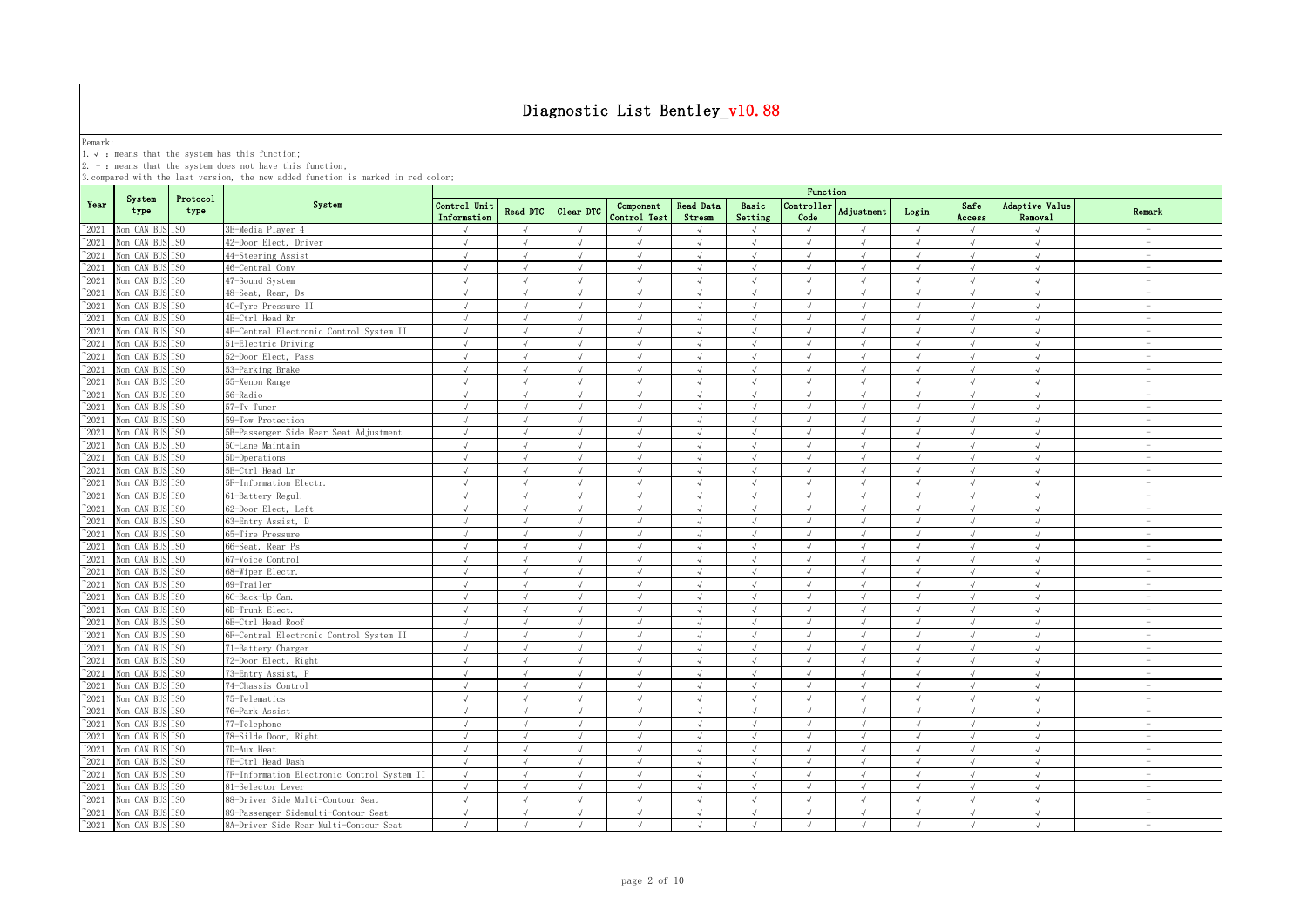Remark:<br>1.√ : means that the system has this function;<br>2. - : means that the system does not have this function;

|                                 |                            |                                    |                                          |                             |                          |                          |                           |                          |                          | Function                 |                          |                          |                          |                           |                                 |
|---------------------------------|----------------------------|------------------------------------|------------------------------------------|-----------------------------|--------------------------|--------------------------|---------------------------|--------------------------|--------------------------|--------------------------|--------------------------|--------------------------|--------------------------|---------------------------|---------------------------------|
| Year                            | System<br>type             | Protocol<br>type                   | System                                   | Control Unit<br>Information | Read DTC                 | Clear DTC                | Component<br>Control Test | Read Data<br>Stream      | Basic<br>Setting         | Controller<br>Code       | Adjustment               | Login                    | Safe<br>Access           | Adaptive Value<br>Removal | Remark                          |
| $^{\circ}2021$                  | Non CAN BUS                | ISO                                | 8D-Passenger Siderear Multi-Contour Seat | $\sqrt{ }$                  | $\sqrt{ }$               | $\sqrt{ }$               | $\mathcal{L}$             |                          | $\sqrt{ }$               | $\sqrt{ }$               | $\sqrt{ }$               | $\sqrt{ }$               | $\sqrt{ }$               | $\sqrt{ }$                | $\sim$                          |
| $^{\sim}2021$                   | Non CAN BU                 | ISO.                               | 8F-Front Left Safety Belt Tensioner      | $\sqrt{ }$                  | $\sqrt{ }$               | $\sqrt{ }$               | $\sqrt{ }$                | $\sqrt{ }$               | $\sqrt{ }$               | $\sqrt{ }$               | $\sqrt{ }$               | $\sqrt{ }$               | $\sqrt{ }$               | $\sqrt{ }$                | $\sim$                          |
| $^{\sim}2021$                   | Non CAN BUS                | ISO.                               | 90-Safety Belt Tensioner, Front Right    | $\sqrt{ }$                  | $\sqrt{ }$               | $\sqrt{ }$               | $\sqrt{ }$                | $\sqrt{ }$               | $\sqrt{ }$               | $\sqrt{ }$               | $\sqrt{ }$               | $\sqrt{ }$               | $\sqrt{ }$               | $\sqrt{ }$                | $\sim$                          |
| $\degree$ 2021                  | Non CAN BUS                | KWP 2000                           | $01$ -Engine                             | $\sqrt{ }$                  | $\sqrt{ }$               | $\sqrt{ }$               | $\sqrt{ }$                | $\sqrt{ }$               | $\sqrt{ }$               | $\sqrt{ }$               | $\sqrt{ }$               | $\sqrt{ }$               | $\sqrt{ }$               | $\sqrt{ }$                | $\sim$                          |
| 2021                            | Non CAN BUS                | KWP 2000                           | 02-Auto Trans                            | $\sqrt{ }$                  | $\sqrt{ }$               | $\sqrt{ }$               | $\sqrt{}$                 | $\sqrt{ }$               | $\sqrt{ }$               | $\sqrt{ }$               | $\sqrt{ }$               | $\sqrt{ }$               | $\sqrt{ }$               | $\sqrt{ }$                | $\sim$                          |
| 2021                            | Non CAN BUS                | KWP 2000                           | 03-ABS Brakes                            | $\sqrt{ }$                  | $\sqrt{ }$               | $\sqrt{ }$               | $\sqrt{ }$                | $\sqrt{ }$               | $\sqrt{ }$               | $\sqrt{ }$               | $\sqrt{ }$               | $\sqrt{ }$               | $\sqrt{ }$               | $\sqrt{ }$                | $\sim$                          |
| $^{\circ}2021$                  | Non CAN BUS                | KWP 2000                           | 05-Acc/Start Auth                        | $\sqrt{ }$                  | $\sqrt{ }$               | $\sqrt{ }$               | $\mathcal{L}$             | $\sqrt{ }$               | $\sqrt{ }$               | $\sqrt{ }$               | J                        | $\sqrt{ }$               | $\sqrt{ }$               | $\sqrt{ }$                | $\sim$                          |
| 2021                            | Non CAN BUS                | <b>KWP 2000</b>                    | 06-Seat Mem Pass                         | $\sqrt{ }$                  |                          | $\sqrt{ }$               | $\sqrt{ }$                | $\sqrt{ }$               | $\sqrt{ }$               | $\sqrt{ }$               |                          | $\sqrt{ }$               |                          | $\sqrt{ }$                | $\overline{\phantom{a}}$        |
| 2021                            | Non CAN BUS                | KWP 2000                           | 07-Control Head                          | $\sqrt{ }$                  |                          |                          | $\mathcal{L}$             | $\sqrt{ }$               | $\mathcal{A}$            |                          | $\mathcal{L}$            | $\sqrt{ }$               | $\sqrt{ }$               | $\sqrt{ }$                | $\overline{\phantom{0}}$        |
| $^{\sim}$ 2021                  | Non CAN BUS                | KWP 2000                           | 08-Auto Hvac                             | $\sqrt{ }$                  | $\sqrt{ }$               | $\sqrt{ }$               |                           | $\sqrt{ }$               | $\sqrt{ }$               | $\sqrt{ }$               | J                        | $\sqrt{ }$               | $\sqrt{ }$               | $\sqrt{ }$                | i.                              |
| $\degree$ 2021                  | Non CAN BUS                | <b>KWP 2000</b>                    | 09-Cent. Elect.                          | $\sqrt{ }$                  | $\sqrt{ }$               | $\sqrt{ }$               | $\sqrt{ }$                | $\sqrt{ }$               | $\sqrt{ }$               | $\sqrt{ }$               | $\sqrt{ }$               | $\sqrt{ }$               | $\sqrt{ }$               | $\sqrt{ }$                | $\sim$                          |
| $^{\sim}$ 2021                  | Non CAN BUS                | <b>KWP 2000</b>                    | 0D-Silde Door, Left                      | $\sqrt{ }$                  | $\sqrt{ }$               | $\sqrt{ }$               | $\sqrt{ }$                | $\sqrt{ }$               | $\sqrt{ }$               | $\sqrt{ }$               | $\sqrt{ }$               | $\sqrt{ }$               | $\sqrt{ }$               | $\sqrt{ }$                | $\sim$                          |
| $\degree$ 2021                  | Non CAN BUS                | <b>KWP 2000</b>                    | OE-Media Plaver 1                        | $\sqrt{ }$                  | $\sqrt{ }$               | $\sqrt{ }$               | $\sqrt{ }$                | $\sqrt{ }$               | $\sqrt{ }$               | $\sqrt{ }$               | $\sqrt{ }$               | $\sqrt{ }$               | $\sqrt{ }$               | $\sqrt{ }$                | $\sim$                          |
| $^{\sim}$ 2021                  | Non CAN BUS                | KWP 2000                           | OF-Digital Radio                         | $\sqrt{ }$                  | $\sqrt{ }$               | $\sqrt{ }$               | $\sqrt{ }$                | $\sqrt{ }$               | $\sqrt{ }$               | $\sqrt{ }$               | $\sqrt{ }$               | $\sqrt{ }$               | $\sqrt{ }$               | $\sqrt{ }$                | $\overline{\phantom{a}}$        |
| $\degree$ 2021                  | Non CAN BUS                | <b>KWP 2000</b>                    | 10-Park/Steer Assist                     | $\sqrt{ }$                  | $\sqrt{ }$               | $\sqrt{ }$               | $\sqrt{ }$                | $\sqrt{ }$               | $\sqrt{ }$               | $\sqrt{ }$               | $\sqrt{ }$               | $\sqrt{ }$               | $\sqrt{ }$               | $\sqrt{ }$                | $\overline{\phantom{a}}$        |
| $\degree$ 2021                  | Non CAN BUS                | <b>KWP 2000</b>                    | 11-engine II                             | $\sqrt{ }$                  | $\sqrt{ }$               | $\sqrt{ }$               | $\sqrt{ }$                | $\sqrt{ }$               | $\sqrt{ }$               | $\sqrt{ }$               | $\sqrt{ }$               | $\sqrt{ }$               | $\sqrt{ }$               | $\sqrt{ }$                | $\overline{\phantom{a}}$        |
| $^{\sim}2021$                   | Non CAN BUS                | KWP 2000                           | 13-Auto Dist.Reg                         | $\sqrt{ }$                  | $\sqrt{ }$               | $\sqrt{ }$               | $\sqrt{ }$                | $\sqrt{ }$               | $\sqrt{ }$               | $\sqrt{ }$               | $\sqrt{ }$               | $\sqrt{ }$               | $\sqrt{ }$               | $\sqrt{ }$                | $\sim$                          |
| $\degree$ 2021                  | Non CAN BUS                | <b>KWP 2000</b>                    | 14-Susp. Elect                           | $\sqrt{ }$                  | $\sqrt{ }$               | $\sqrt{ }$               | $\sqrt{ }$                | $\sqrt{ }$               | $\sqrt{ }$               | $\sqrt{ }$               | $\sqrt{ }$               | $\sqrt{ }$               | $\sqrt{ }$               | $\sqrt{ }$                | $\sim$                          |
| $^{\sim}2021$                   | Non CAN BUS                | <b>KWP 2000</b>                    | 15-Airbag                                | $\sqrt{ }$                  | $\sqrt{ }$               | $\sqrt{ }$               | $\prec$                   | $\sqrt{ }$               | $\sqrt{ }$               | $\sqrt{ }$               | $\sqrt{ }$               | $\sqrt{ }$               | $\sqrt{ }$               | $\sqrt{ }$                | $\sim$                          |
| $\degree$ 2021                  | Non CAN BUS                | <b>KWP 2000</b>                    | 16-Steering Wheel                        | J                           |                          |                          |                           | $\sqrt{ }$               | $\sqrt{ }$               |                          |                          |                          |                          | $\sqrt{ }$                | $\sim$                          |
| 2021                            | Non CAN BUS                | <b>KWP 2000</b>                    | 17-Instruments                           | $\sqrt{ }$                  | $\sqrt{ }$               | $\sqrt{ }$               | $\sqrt{}$                 | $\sqrt{}$                | $\sqrt{ }$               | $\sqrt{ }$               | $\sqrt{ }$               | $\sqrt{ }$               | $\sqrt{ }$               | $\sqrt{ }$                | $\hspace{0.1mm}-\hspace{0.1mm}$ |
| 2021                            | Non CAN BUS                | <b>KWP 2000</b>                    | 18-Aux. Heat                             | $\sqrt{ }$                  | $\sqrt{ }$               |                          | J                         | $\sqrt{}$                | $\sqrt{ }$               | .1                       |                          | $\sqrt{ }$               | $\sqrt{ }$               | $\sqrt{ }$                | $\sim$                          |
| 2021                            | Non CAN BUS                | KWP 2000                           | 19-CAN Gateway                           | $\sqrt{2}$                  | $\sqrt{ }$               | $\sqrt{ }$               | $\sqrt{ }$                | $\sqrt{ }$               | $\sqrt{ }$               | $\sqrt{ }$               | $\sqrt{ }$               | $\sqrt{ }$               | $\sqrt{ }$               | $\sqrt{ }$                | $\overline{\phantom{a}}$        |
| 2021                            | Non CAN BUS                | KWP 2000                           | 1B-Active Steering                       | $\sqrt{ }$                  | $\sqrt{ }$               | $\sqrt{ }$               | $\sqrt{ }$                | $\sqrt{ }$               | $\sqrt{ }$               | $\sqrt{ }$               | $\sqrt{ }$               | $\sqrt{ }$               | $\sqrt{ }$               | $\sqrt{ }$                | $\overline{\phantom{a}}$        |
| $^{\sim}2021$                   | Non CAN BUS                | <b>KWP 2000</b>                    | 1C-Position Sensing                      | $\sqrt{ }$<br>$\sqrt{ }$    | $\sqrt{ }$               | $\sqrt{ }$               | $\sqrt{ }$                | $\sqrt{ }$               | $\sqrt{ }$               | $\sqrt{ }$               | $\sqrt{ }$               | $\sqrt{ }$<br>$\sqrt{ }$ | $\sqrt{ }$               | $\sqrt{ }$                | $\overline{\phantom{0}}$        |
| $\degree$ 2021                  | Non CAN BUS                | <b>KWP 2000</b>                    | 1D-Driver Ident.                         |                             | $\sqrt{ }$               | $\sqrt{ }$               | $\sqrt{ }$                | $\sqrt{ }$               | $\sqrt{ }$               | $\sqrt{ }$               | $\sqrt{ }$               |                          | $\sqrt{ }$               | $\sqrt{ }$                | $\overline{\phantom{a}}$        |
| $^{\sim}$ 2021                  | Non CAN BUS                | KWP 2000                           | 1E-Media Player 2                        | $\sqrt{ }$                  | $\sqrt{ }$               | $\sqrt{2}$               | $\sqrt{ }$                | $\sqrt{ }$               | $\sqrt{ }$               | $\sqrt{ }$               | $\sqrt{ }$               | $\sqrt{ }$               | $\sqrt{ }$               | $\sqrt{ }$                | $\sim$<br>$\sim$                |
| $\degree$ 2021                  | Non CAN BUS                | KWP 2000                           | 1F-Sat. Tuner                            | $\sqrt{ }$<br>$\sqrt{ }$    | $\sqrt{ }$<br>$\sqrt{ }$ | $\sqrt{ }$<br>$\sqrt{ }$ | $\sqrt{ }$<br>$\sqrt{ }$  | $\sqrt{ }$               | $\sqrt{ }$               | $\sqrt{ }$<br>$\sqrt{ }$ | $\sqrt{ }$<br>$\sqrt{ }$ | $\sqrt{ }$               | $\sqrt{ }$<br>$\sqrt{ }$ | $\sqrt{ }$<br>$\sqrt{ }$  | $\sim$                          |
| $\degree$ 2021                  | Non CAN BUS                | KWP 2000                           | 20-High Beam Assist                      |                             |                          |                          |                           | $\sqrt{ }$               | $\sqrt{ }$               |                          |                          | $\sqrt{ }$               |                          |                           | $\overline{\phantom{a}}$        |
| $\degree$ 2021                  | Non CAN BUS                | <b>KWP 2000</b>                    | 21-engine III                            | $\sqrt{ }$<br>$\sqrt{ }$    | $\sqrt{ }$               | $\sqrt{ }$               | $\sqrt{ }$                | $\sqrt{ }$               | $\sqrt{ }$               | $\sqrt{ }$               | $\sqrt{ }$               | $\sqrt{ }$<br>$\sqrt{ }$ | $\sqrt{ }$<br>$\sqrt{ }$ | $\sqrt{ }$<br>$\sqrt{ }$  | $\sim$                          |
| $^{\sim}2021$                   | Non CAN BU                 | KWP 2000                           | $22 - Awd$                               |                             | $\sqrt{ }$               | $\sqrt{ }$               | $\sqrt{ }$                | $\sqrt{ }$               | $\sqrt{ }$               | $\sqrt{ }$               | $\sqrt{ }$               | $\sqrt{ }$               |                          |                           | $\sim$                          |
| $^{\sim}2021$                   | Non CAN BUS                | KWP 2000                           | 23-Brake Booster<br>25-Immobilizer       | $\sqrt{ }$<br>$\sqrt{ }$    | $\sqrt{ }$<br>$\sqrt{ }$ | $\sqrt{ }$<br>$\sqrt{ }$ | $\sqrt{ }$<br>$\sqrt{ }$  | $\sqrt{ }$<br>$\sqrt{ }$ | $\sqrt{ }$<br>$\sqrt{ }$ | $\sqrt{ }$<br>$\sqrt{ }$ | $\sqrt{ }$<br>$\sqrt{ }$ | $\sqrt{ }$               | $\sqrt{ }$<br>$\sqrt{ }$ | $\sqrt{ }$<br>$\sqrt{ }$  | $\overline{\phantom{a}}$        |
| $^{\sim}2021$                   | Non CAN BUS                | <b>KWP 2000</b>                    |                                          | $\sqrt{ }$                  | $\sqrt{ }$               | $\sqrt{ }$               | $\sqrt{ }$                | $\sqrt{ }$               | $\sqrt{ }$               | $\sqrt{ }$               | $\sqrt{ }$               | $\sqrt{ }$               | $\sqrt{ }$               | $\sqrt{ }$                | $\sim$                          |
| $^{\sim}2021$<br>$\degree$ 2021 | Non CAN BUS<br>Non CAN BUS | <b>KWP 2000</b><br><b>KWP 2000</b> | 26-Auto Roof<br>27-Ctrl Head, Rear       | $\sqrt{ }$                  | $\sqrt{ }$               | $\sqrt{ }$               | $\sqrt{ }$                | $\sqrt{ }$               | $\sqrt{ }$               | $\sqrt{ }$               | J                        | $\sqrt{ }$               | $\sqrt{ }$               | $\sqrt{ }$                | $\sim$                          |
| 2021                            | Non CAN BUS                | KWP 2000                           | 28-Hvac, Rear                            | $\sqrt{ }$                  | $\sqrt{ }$               | $\sqrt{2}$               | $\sqrt{ }$                | $\sqrt{ }$               | $\sqrt{ }$               | $\sqrt{ }$               | $\sqrt{ }$               | $\sqrt{ }$               | $\sqrt{ }$               | $\sqrt{ }$                | $\sim$                          |
| $^{\circ}2021$                  | Non CAN BUS                | KWP 2000                           | 29-Left Light                            | $\sqrt{ }$                  |                          |                          |                           | J                        | $\mathcal{A}$            |                          |                          | $\sqrt{ }$               |                          |                           | $\overline{\phantom{a}}$        |
| 2021                            | Non CAN BUS                | <b>KWP 2000</b>                    | 2B-Steering column lock                  | $\sqrt{ }$                  |                          |                          |                           |                          | $\sqrt{ }$               |                          |                          |                          |                          |                           | $\overline{\phantom{a}}$        |
| 2021                            | Non CAN BUS                | KWP 2000                           | 2D-Intercom                              | $\sqrt{ }$                  |                          |                          |                           | $\lambda$                | $\mathcal{A}$            |                          |                          |                          |                          |                           | $\overline{\phantom{0}}$        |
| $^{\sim}$ 2021                  | Non CAN BUS                | KWP 2000                           | 2E-Media Plaver 3                        | $\sqrt{ }$                  | $\sqrt{ }$               | $\sqrt{ }$               | $\sqrt{ }$                | $\sqrt{ }$               | $\sqrt{ }$               | $\sqrt{ }$               | $\sqrt{ }$               | $\sqrt{ }$               | $\sqrt{ }$               | $\sqrt{ }$                | $\overline{\phantom{0}}$        |
| $^{\sim}$ 2021                  | Non CAN BUS                | KWP 2000                           | 2F-Digital Tv                            | $\sqrt{ }$                  | $\sqrt{ }$               | $\sqrt{ }$               | $\sqrt{ }$                | $\sqrt{ }$               | $\sqrt{ }$               | $\sqrt{ }$               | $\sqrt{ }$               | $\sqrt{ }$               | $\sqrt{ }$               | $\sqrt{ }$                | $\sim$                          |
| $^{\sim}$ 2021                  | Non CAN BUS                | <b>KWP 2000</b>                    | 31-Engine System-Others                  | $\sqrt{ }$                  | $\sqrt{ }$               | $\sqrt{ }$               | $\sqrt{ }$                | $\sqrt{ }$               | $\sqrt{ }$               | $\sqrt{ }$               | $\sqrt{ }$               | $\sqrt{ }$               | $\sqrt{ }$               | $\sqrt{ }$                | $\sim$                          |
| $^{\sim}$ 2021                  | Non CAN BUS                | <b>KWP 2000</b>                    | 32-Differential Locks                    | $\sqrt{ }$                  | $\sqrt{ }$               | $\sqrt{ }$               | $\sqrt{ }$                | $\sqrt{ }$               | $\sqrt{ }$               | $\sqrt{2}$               | $\sqrt{ }$               | $\sqrt{ }$               | $\sqrt{ }$               | $\sqrt{ }$                | $\sim$                          |
| $^{\sim}$ 2021                  | Non CAN BUS                | KWP 2000                           | 34-Level Control                         | $\sqrt{ }$                  | $\sqrt{ }$               | $\sqrt{ }$               | $\sqrt{ }$                | $\sqrt{ }$               | $\sqrt{ }$               | $\sqrt{ }$               | $\sqrt{ }$               | $\sqrt{ }$               | $\sqrt{ }$               | $\sqrt{ }$                | $\sim$                          |
| $\degree$ 2021                  | Non CAN BUS                | <b>KWP 2000</b>                    | 36-Seat Mem Drvr                         | $\sqrt{ }$                  | $\sqrt{ }$               | $\sqrt{ }$               | $\sqrt{ }$                | $\sqrt{ }$               | $\sqrt{ }$               | $\sqrt{ }$               | $\sqrt{ }$               | $\sqrt{ }$               | $\sqrt{ }$               | $\sqrt{2}$                | $\overline{\phantom{a}}$        |
| $^{\sim}2021$                   | Non CAN BUS                | <b>KWP 2000</b>                    | 37-Navigation                            | $\sqrt{ }$                  | $\sqrt{ }$               | $\sqrt{ }$               | $\sqrt{ }$                | $\sqrt{ }$               | $\sqrt{ }$               | $\sqrt{ }$               | $\sqrt{ }$               | $\sqrt{ }$               | $\sqrt{ }$               | $\sqrt{ }$                | $\overline{\phantom{a}}$        |
| $^{\sim}2021$                   | Non CAN BUS                | <b>KWP 2000</b>                    | 38-Roof Electronics                      | $\sqrt{ }$                  | $\sqrt{ }$               | $\sqrt{ }$               | $\sqrt{ }$                | $\sqrt{ }$               | $\sqrt{ }$               | $\sqrt{ }$               | $\sqrt{ }$               | $\sqrt{ }$               | $\sqrt{ }$               | $\sqrt{ }$                | $\sim$                          |
| $^{\sim}$ 2021                  | Non CAN BUS KWP 2000       |                                    | 39-Right Light                           | $\sqrt{ }$                  | $\sqrt{ }$               | $\sqrt{ }$               | $\sqrt{ }$                | $\sqrt{ }$               | $\sqrt{ }$               | $\sqrt{ }$               | $\sqrt{ }$               | $\sqrt{ }$               | $\sqrt{ }$               | $\sqrt{ }$                | $\sim$                          |
|                                 |                            |                                    |                                          |                             |                          |                          |                           |                          |                          |                          |                          |                          |                          |                           |                                 |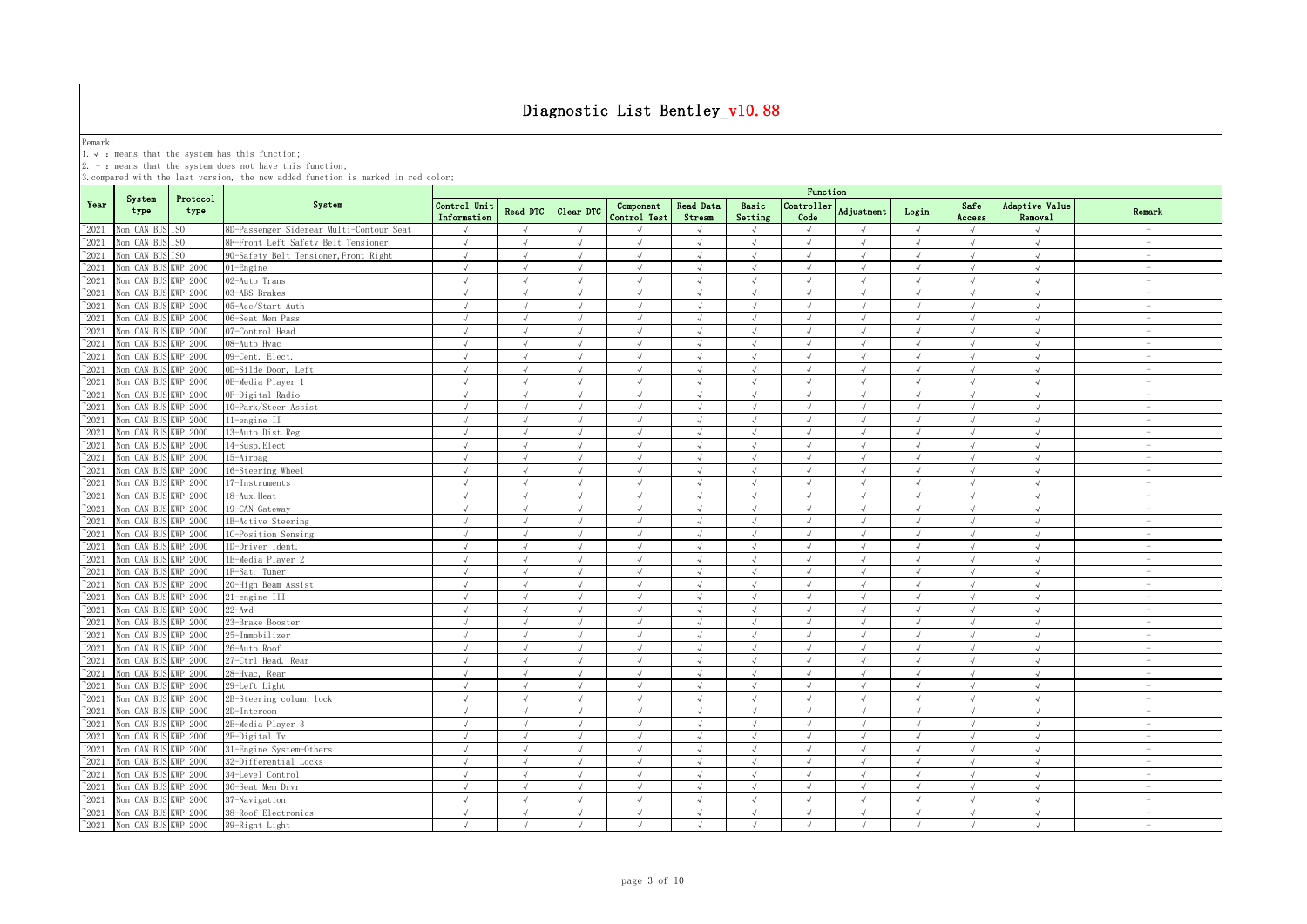Remark:<br>1.√ : means that the system has this function;<br>2. - : means that the system does not have this function;

|                |                      |                  |                                             | Function                    |               |               |                           |                            |                  |                             |                |            |                |                           |                          |
|----------------|----------------------|------------------|---------------------------------------------|-----------------------------|---------------|---------------|---------------------------|----------------------------|------------------|-----------------------------|----------------|------------|----------------|---------------------------|--------------------------|
| Year           | System<br>type       | Protocol<br>type | System                                      | Control Unit<br>Information | Read DTC      | Clear DTC     | Component<br>Control Test | <b>Read Data</b><br>Stream | Basic<br>Setting | Controller<br>Code          | Adjustment     | Login      | Safe<br>Access | Adaptive Value<br>Removal | Remark                   |
| $^{\sim}2021$  | Von CAN BUS KWP 2000 |                  | 3B-Sensor Electronic Equipment              | $\sqrt{ }$                  | $\sqrt{ }$    | $\sqrt{ }$    |                           | $\sqrt{ }$                 | $\sqrt{ }$       | $\sqrt{ }$                  | $\sqrt{ }$     | $\sqrt{ }$ | $\sqrt{ }$     | $\sqrt{ }$                |                          |
| $^{\sim}$ 2021 | Non CAN BUS KWP 2000 |                  | 3C-Lane Change                              | $\sqrt{ }$                  | $\sqrt{ }$    | $\sqrt{ }$    | $\sqrt{ }$                | $\sqrt{ }$                 | $\sqrt{ }$       | $\sqrt{ }$                  | $\sqrt{ }$     | $\sqrt{ }$ | $\sqrt{ }$     | $\sqrt{ }$                | $\sim$                   |
| $^{\sim}$ 2021 | Non CAN BUS KWP 2000 |                  | 3D-Special Function                         | $\sqrt{ }$                  | $\sqrt{ }$    |               |                           | $\sqrt{ }$                 |                  | $\sqrt{ }$                  |                |            | $\sqrt{ }$     | $\sqrt{ }$                | $\sim$                   |
| $^{\sim}$ 2021 | Non CAN BUS KWP 2000 |                  | 3E-Media Player 4                           | $\sqrt{ }$                  | $\sqrt{ }$    | $\sqrt{}$     | $\sqrt{ }$                | $\sqrt{}$                  | $\sqrt{ }$       | √                           | $\sqrt{ }$     | $\sqrt{ }$ | $\sqrt{ }$     | $\sqrt{ }$                | $\sim$                   |
| $\degree$ 2021 | Non CAN BUS I        | KWP 2000         | 42-Door Elect, Driver                       | $\sqrt{ }$                  | $\sqrt{ }$    |               |                           | $\sqrt{ }$                 | $\sqrt{ }$       | $\sqrt{ }$                  | $\overline{a}$ | $\sqrt{ }$ |                | $\sqrt{ }$                | $\sim$                   |
| $\degree$ 2021 | Non CAN BUS KWP 2000 |                  | 44-Steering Assist                          | $\sqrt{ }$                  | $\sqrt{ }$    | $\mathcal{L}$ |                           |                            |                  | $\sqrt{ }$                  | $\mathcal{L}$  | $\sqrt{ }$ |                | $\sqrt{ }$                | $\overline{\phantom{a}}$ |
| $^{\sim}$ 2021 | Non CAN BUS KWP 2000 |                  | 46-Central Conv                             | J                           | $\sqrt{ }$    |               | $\sqrt{ }$                | $\sqrt{ }$                 |                  | $\sqrt{ }$                  | $\overline{v}$ | $\sqrt{ }$ | $\sqrt{ }$     | $\sqrt{ }$                |                          |
| $^{\sim}$ 2021 | Non CAN BUS          | KWP 2000         | 47-Sound System                             | $\sqrt{ }$                  | $\sqrt{ }$    | $\sqrt{ }$    | $\sqrt{ }$                | $\sqrt{ }$                 | $\sqrt{ }$       | $\sqrt{ }$                  | $\sqrt{ }$     | $\sqrt{ }$ | $\sqrt{ }$     | $\sqrt{ }$                | $\overline{\phantom{0}}$ |
| $^{\sim}$ 2021 | Non CAN BUS KWP 2000 |                  | 48-Seat, Rear, Ds                           | $\sqrt{ }$                  | $\sqrt{ }$    | $\sqrt{ }$    | $\sqrt{ }$                | $\sqrt{ }$                 | $\sqrt{ }$       | $\sqrt{ }$                  | $\sqrt{ }$     | $\sqrt{ }$ | $\sqrt{ }$     | $\sqrt{ }$                | $\sim$                   |
| $^{\sim}2021$  | Non CAN BUS KWP 2000 |                  | 4C-Tyre Pressure II                         | $\sqrt{ }$                  | $\sqrt{ }$    | $\sqrt{ }$    | $\sqrt{ }$                | $\sqrt{ }$                 | $\sqrt{ }$       | $\sqrt{ }$                  | $\sqrt{ }$     | $\sqrt{ }$ | $\sqrt{ }$     | $\sqrt{ }$                | $\overline{\phantom{a}}$ |
| $^{\sim}$ 2021 | Non CAN BUS KWP 2000 |                  | 4E-Ctrl Head Rr                             | $\sqrt{ }$                  | $\sqrt{ }$    | $\sqrt{}$     | $\sqrt{ }$                | $\sqrt{ }$                 | $\sqrt{ }$       | $\sqrt{ }$                  | $\sqrt{ }$     | $\sqrt{ }$ | $\sqrt{ }$     | $\sqrt{2}$                | $\sim$                   |
| $^{\sim}2021$  | Non CAN BUS          | KWP 2000         | 4F-Central Electronic Control System II     | $\sqrt{ }$                  | $\sqrt{ }$    | $\sqrt{ }$    | $\sqrt{ }$                | $\sqrt{ }$                 | $\sqrt{ }$       | $\sqrt{ }$                  | $\sqrt{ }$     | $\sqrt{ }$ | $\sqrt{ }$     | $\sqrt{ }$                | $\sim$                   |
| $^{\sim}$ 2021 | Non CAN BUS KWP 2000 |                  | 51-Electric Driving                         | $\sqrt{ }$                  | $\sqrt{ }$    | $\sqrt{ }$    | $\sqrt{ }$                | $\sqrt{ }$                 | $\sqrt{ }$       | $\sqrt{ }$                  | $\sqrt{ }$     | $\sqrt{ }$ | $\sqrt{ }$     | $\sqrt{2}$                | $\sim$                   |
| $^{\sim}$ 2021 | Non CAN BUS KWP 2000 |                  | 52-Door Elect, Pass                         | $\sqrt{ }$                  | $\sqrt{ }$    | $\sqrt{ }$    | $\sqrt{ }$                | $\sqrt{ }$                 | $\sqrt{ }$       | $\sqrt{ }$                  | $\sqrt{ }$     | $\sqrt{ }$ | $\sqrt{ }$     | $\sqrt{ }$                | $\overline{\phantom{a}}$ |
| $^{\sim}$ 2021 | Non CAN BUS KWP 2000 |                  | 53-Parking Brake                            | $\sqrt{ }$                  | $\sqrt{ }$    | $\sqrt{ }$    | $\sqrt{ }$                | $\sqrt{ }$                 | $\sqrt{ }$       | $\sqrt{ }$                  | $\sqrt{ }$     | $\sqrt{ }$ | $\sqrt{ }$     | $\sqrt{ }$                | $\overline{\phantom{a}}$ |
| $^{\sim}$ 2021 | Von CAN BUS KWP 2000 |                  | 55-Xenon Range                              | $\sqrt{ }$                  | $\sqrt{ }$    | $\sqrt{ }$    | $\sqrt{ }$                | $\sqrt{ }$                 | $\sqrt{ }$       | $\sqrt{ }$                  | $\sqrt{ }$     | $\sqrt{ }$ | $\sqrt{ }$     | $\sqrt{ }$                | $\sim$                   |
| $^{\sim}$ 2021 | Von CAN BUS KWP 2000 |                  | 56-Radio                                    | $\sqrt{ }$                  | $\sqrt{ }$    | $\sqrt{ }$    | $\sqrt{ }$                | $\sqrt{ }$                 | $\sqrt{ }$       | $\sqrt{ }$                  | $\sqrt{ }$     | $\sqrt{ }$ | $\sqrt{ }$     | $\sqrt{ }$                | $\sim$                   |
| $^{\sim}2021$  | Non CAN BUS KWP 2000 |                  | 57-Tv Tuner                                 | $\sqrt{ }$                  | $\sqrt{ }$    | $\sqrt{ }$    | $\sqrt{ }$                | $\sqrt{}$                  | $\sqrt{ }$       | $\sqrt{ }$                  | $\sqrt{ }$     | $\sqrt{}$  | $\sqrt{ }$     | $\sqrt{ }$                | $\sim$                   |
| $^{\sim}$ 2021 | Non CAN BUS KWP 2000 |                  | 59-Tow Protection                           | $\sqrt{ }$                  | $\sqrt{ }$    | $\sqrt{ }$    | $\sqrt{ }$                | $\sqrt{ }$                 | $\sqrt{ }$       | $\sqrt{2}$                  | $\sqrt{ }$     | $\sqrt{ }$ | $\sqrt{ }$     | $\sqrt{2}$                | $\sim$                   |
| $^{\sim}2021$  | Non CAN BUS          | KWP 2000         | 5B-Passenger Side Rear Seat Adjustment      | $\sqrt{ }$                  | $\sqrt{ }$    | $\mathcal{L}$ | $\sqrt{ }$                | J                          | $\sqrt{ }$       | $\sqrt{ }$                  | J              | $\sqrt{ }$ | $\sqrt{ }$     | $\sqrt{ }$                | $\sim$                   |
| $^{\sim}$ 2021 | Non CAN BUS KWP 2000 |                  | 5C-Lane Maintain                            | $\sqrt{ }$                  | $\sqrt{ }$    | $\sqrt{ }$    | $\sqrt{ }$                | $\sqrt{ }$                 | $\sqrt{ }$       | $\sqrt{ }$                  | $\sqrt{ }$     | $\sqrt{ }$ | $\sqrt{ }$     | $\sqrt{ }$                | $\overline{\phantom{a}}$ |
| $^{\circ}2021$ | Non CAN BUS KWP 2000 |                  | 5D-Operations                               | $\sqrt{ }$                  | $\sqrt{ }$    | J             | $\mathcal{L}$             | $\sqrt{}$                  | $\sqrt{ }$       | $\sqrt{ }$                  | J              | $\sqrt{ }$ | $\sqrt{ }$     | $\sqrt{ }$                | $\sim$                   |
| $^{\sim}$ 2021 | Non CAN BUS          | KWP 2000         | 5E-Ctrl Head Lr                             | $\sqrt{ }$                  | $\sqrt{ }$    | $\sqrt{ }$    | $\mathcal{L}$             | $\sqrt{ }$                 |                  | $\sqrt{ }$                  | J              | $\sqrt{ }$ |                | $\sqrt{ }$                | $\overline{\phantom{a}}$ |
| $^{\sim}$ 2021 | Non CAN BUS KWP 2000 |                  | 5F-Information Electr.                      | $\sqrt{ }$                  | $\sqrt{ }$    |               | $\mathcal{A}$             | $\sqrt{ }$                 | $\sqrt{ }$       | $\mathcal{N}_{\mathcal{N}}$ | $\sqrt{ }$     | $\sqrt{ }$ | $\sqrt{ }$     | $\sqrt{ }$                | $\overline{\phantom{a}}$ |
| $^{\sim}2021$  | Non CAN BUS KWP 2000 |                  | 61-Battery Regul                            | $\sqrt{ }$                  | $\sqrt{ }$    | $\sqrt{ }$    | $\sqrt{ }$                | $\sqrt{ }$                 | $\sqrt{ }$       | $\sqrt{ }$                  | $\sqrt{ }$     | $\sqrt{ }$ | $\sqrt{ }$     | $\sqrt{ }$                | $\overline{\phantom{a}}$ |
| $^{\sim}$ 2021 | Non CAN BUS KWP 2000 |                  | 62-Door Elect, Left                         | $\sqrt{ }$                  | $\sqrt{ }$    | $\sqrt{ }$    | $\sqrt{ }$                | $\sqrt{ }$                 | $\sqrt{ }$       | $\sqrt{ }$                  | $\sqrt{ }$     | $\sqrt{ }$ | $\sqrt{ }$     | $\sqrt{ }$                | $\sim$                   |
| $^{\sim}2021$  | Non CAN BUS          | <b>KWP 2000</b>  | 63-Entry Assist, D                          | $\sqrt{ }$                  | $\sqrt{ }$    | $\sqrt{ }$    | $\sqrt{ }$                | $\sqrt{ }$                 | $\sqrt{ }$       | $\sqrt{ }$                  | $\sqrt{ }$     | $\sqrt{ }$ | $\sqrt{ }$     | $\sqrt{ }$                | $\sim$                   |
| $^{\sim}$ 2021 | Non CAN BUS KWP 2000 |                  | 65-Tire Pressure                            | $\sqrt{ }$                  | $\sqrt{ }$    | $\sqrt{ }$    | $\sqrt{ }$                | $\sqrt{ }$                 | $\sqrt{ }$       | $\sqrt{ }$                  | $\sqrt{ }$     | $\sqrt{ }$ | $\sqrt{ }$     | $\sqrt{ }$                | $\overline{\phantom{a}}$ |
| $^{\sim}$ 2021 | Non CAN BUS KWP 2000 |                  | 66-Seat, Rear Ps                            | $\sqrt{ }$                  | $\sqrt{ }$    | $\sqrt{ }$    | $\sqrt{ }$                | $\sqrt{ }$                 | $\sqrt{ }$       | $\sqrt{ }$                  | $\sqrt{ }$     | $\sqrt{ }$ | $\sqrt{ }$     | $\sqrt{ }$                | $\overline{\phantom{a}}$ |
| $^{\sim}2021$  | Non CAN BUS KWP 2000 |                  | 67-Voice Control                            | $\sqrt{ }$                  | $\sqrt{ }$    | $\sqrt{ }$    | $\sqrt{ }$                | $\sqrt{ }$                 | $\sqrt{ }$       | $\sqrt{ }$                  | $\sqrt{ }$     | $\sqrt{ }$ | $\sqrt{ }$     | $\sqrt{ }$                | $\sim$                   |
| $^{\sim}$ 2021 | Non CAN BUS KWP 2000 |                  | 68-Wiper Electr.                            | $\sqrt{ }$                  | $\sqrt{ }$    | $\lambda$     | $\sqrt{ }$                | $\sqrt{ }$                 | $\sqrt{ }$       | $\sqrt{ }$                  | $\sqrt{ }$     | $\sqrt{ }$ | $\sqrt{ }$     | $\sqrt{ }$                | $\overline{\phantom{a}}$ |
| $^{\sim}$ 2021 | Non CAN BUS KWP 2000 |                  | 69-Trailer                                  | $\sqrt{ }$                  | $\sqrt{ }$    | $\sqrt{ }$    | $\sqrt{ }$                | $\sqrt{ }$                 | $\sqrt{ }$       | $\sqrt{ }$                  | $\sqrt{ }$     | $\sqrt{ }$ | $\sqrt{ }$     | $\sqrt{ }$                | $\overline{\phantom{a}}$ |
| $^{\sim}$ 2021 | Non CAN BUS KWP 2000 |                  | 6C-Back-Up Cam.                             | $\sqrt{ }$                  | $\sqrt{ }$    | J             | $\sqrt{ }$                | $\sqrt{ }$                 | $\sqrt{ }$       | $\sqrt{ }$                  | $\sqrt{ }$     | $\sqrt{ }$ | $\sqrt{ }$     | $\sqrt{ }$                | $\overline{\phantom{a}}$ |
| $^{\sim}$ 2021 | Non CAN BUS KWP 2000 |                  | 6D-Trunk Elect.                             | $\sqrt{ }$                  | $\sqrt{ }$    | $\sqrt{ }$    | $\sqrt{ }$                | $\sqrt{ }$                 | $\sqrt{ }$       | $\sqrt{ }$                  | $\sqrt{ }$     | $\sqrt{ }$ | $\sqrt{ }$     | $\sqrt{ }$                | $\sim$                   |
| $^{\sim}$ 2021 | Non CAN BUS KWP 2000 |                  | 6E-Ctrl Head Roof                           | $\lambda$                   | $\sqrt{ }$    | $\sqrt{ }$    |                           | J                          | $\sqrt{ }$       | $\sqrt{ }$                  |                | $\sqrt{ }$ | $\sqrt{ }$     | $\sqrt{ }$                | $\sim$                   |
| $^{\sim}2021$  | Non CAN BUS KWP 2000 |                  | 6F-Central Electronic Control System II     | $\sqrt{ }$                  | $\sqrt{ }$    | $\sqrt{}$     | $\sqrt{ }$                | $\sqrt{ }$                 | $\sqrt{ }$       | √                           | $\sqrt{ }$     | $\sqrt{ }$ | $\sqrt{ }$     | √                         | $\overline{\phantom{a}}$ |
| $\degree$ 2021 | Non CAN BUS KWP 2000 |                  | 71-Battery Charger                          | $\sqrt{ }$                  | $\mathcal{L}$ |               | $\mathcal{L}$             |                            | $\sqrt{ }$       | $\sqrt{ }$                  |                | $\sqrt{ }$ |                |                           | $\overline{\phantom{a}}$ |
| $^{\sim}$ 2021 | Non CAN BUS KWP 2000 |                  | 72-Door Elect, Right                        | $\sqrt{ }$                  | $\sqrt{ }$    | $\sqrt{ }$    |                           |                            |                  |                             | $\mathcal{L}$  | $\sqrt{ }$ |                |                           | $\overline{\phantom{a}}$ |
| $^{\sim}$ 2021 | Non CAN BUS KWP 2000 |                  | 73-Entry Assist, P                          |                             | $\sqrt{ }$    |               |                           | $\sqrt{ }$                 |                  |                             |                |            |                |                           |                          |
| $^{\sim}2021$  | Non CAN BUS KWP 2000 |                  | 74-Chassis Control                          | $\sqrt{ }$                  | $\sqrt{ }$    | J             |                           | $\sqrt{ }$                 | $\sqrt{ }$       | $\sqrt{ }$                  | $\sqrt{ }$     | $\sqrt{ }$ |                | $\sqrt{ }$                | $\overline{\phantom{0}}$ |
| $^{\sim}$ 2021 | Non CAN BUS KWP 2000 |                  | 75-Telematics                               | $\sqrt{ }$                  | $\sqrt{ }$    | $\sqrt{ }$    | $\sqrt{ }$                | $\sqrt{ }$                 | $\sqrt{ }$       | $\sqrt{ }$                  | $\sqrt{ }$     | $\sqrt{ }$ | $\sqrt{ }$     | $\sqrt{ }$                | $\sim$                   |
| $^{\sim}2021$  | Non CAN BUS KWP 2000 |                  | 76-Park Assist                              | $\sqrt{ }$                  | $\sqrt{ }$    | $\sqrt{ }$    | $\mathcal{L}$             | $\sqrt{ }$                 | $\sqrt{ }$       | $\sqrt{ }$                  | $\sqrt{ }$     | $\sqrt{ }$ | $\sqrt{ }$     | $\sqrt{ }$                | $\sim$                   |
| $^{\sim}2021$  | Non CAN BUS KWP 2000 |                  | 77-Telephone                                | $\sqrt{ }$                  | $\sqrt{ }$    | $\sqrt{ }$    | $\sqrt{ }$                | $\sqrt{ }$                 | $\sqrt{ }$       | $\sqrt{ }$                  | $\sqrt{ }$     | $\sqrt{ }$ | $\sqrt{ }$     | $\sqrt{ }$                | $\sim$                   |
| $^{\sim}2021$  | Non CAN BUS KWP 2000 |                  | 78-Silde Door, Right                        | $\sqrt{ }$                  | $\sqrt{ }$    | $\sqrt{ }$    | $\mathcal{L}$             | $\sqrt{ }$                 | $\sqrt{ }$       | $\sqrt{ }$                  | $\sqrt{ }$     | $\sqrt{ }$ | $\sqrt{ }$     | $\sqrt{ }$                | $\sim$                   |
| $^{\sim}$ 2021 | Non CAN BUS KWP 2000 |                  | 7D-Aux Heat                                 | $\sqrt{ }$                  | $\sqrt{ }$    | $\sqrt{ }$    | $\sqrt{ }$                | $\sqrt{ }$                 | $\sqrt{ }$       | $\sqrt{ }$                  | $\sqrt{ }$     | $\sqrt{ }$ | $\sqrt{ }$     | $\sqrt{2}$                | $\overline{\phantom{a}}$ |
| $^{\sim}$ 2021 | Non CAN BUS KWP 2000 |                  | 7E-Ctrl Head Dash                           | $\sqrt{ }$                  | $\sqrt{ }$    | $\sqrt{ }$    | $\sqrt{ }$                | $\sqrt{ }$                 | $\sqrt{ }$       | $\sqrt{ }$                  | $\sqrt{ }$     | $\sqrt{ }$ | $\sqrt{ }$     | $\sqrt{ }$                | $\sim$                   |
| $^{\sim}$ 2021 | Non CAN BUS KWP 2000 |                  | 7F-Information Electronic Control System II | $\sqrt{ }$                  | $\sqrt{ }$    | $\sqrt{ }$    | $\sqrt{ }$                | $\sqrt{ }$                 | $\sqrt{ }$       | $\sqrt{ }$                  | $\sqrt{ }$     | $\sqrt{ }$ | $\sqrt{ }$     | $\sqrt{ }$                | $\sim$                   |
| $^{\sim}2021$  | Non CAN BUS KWP 2000 |                  | 81-Selector Lever                           | $\sqrt{ }$                  | $\sqrt{ }$    | $\sqrt{ }$    | $\sqrt{ }$                | $\sqrt{ }$                 | $\sqrt{ }$       | $\sqrt{ }$                  | $\sqrt{ }$     | $\sqrt{ }$ | $\sqrt{ }$     | $\sqrt{ }$                | $\sim$                   |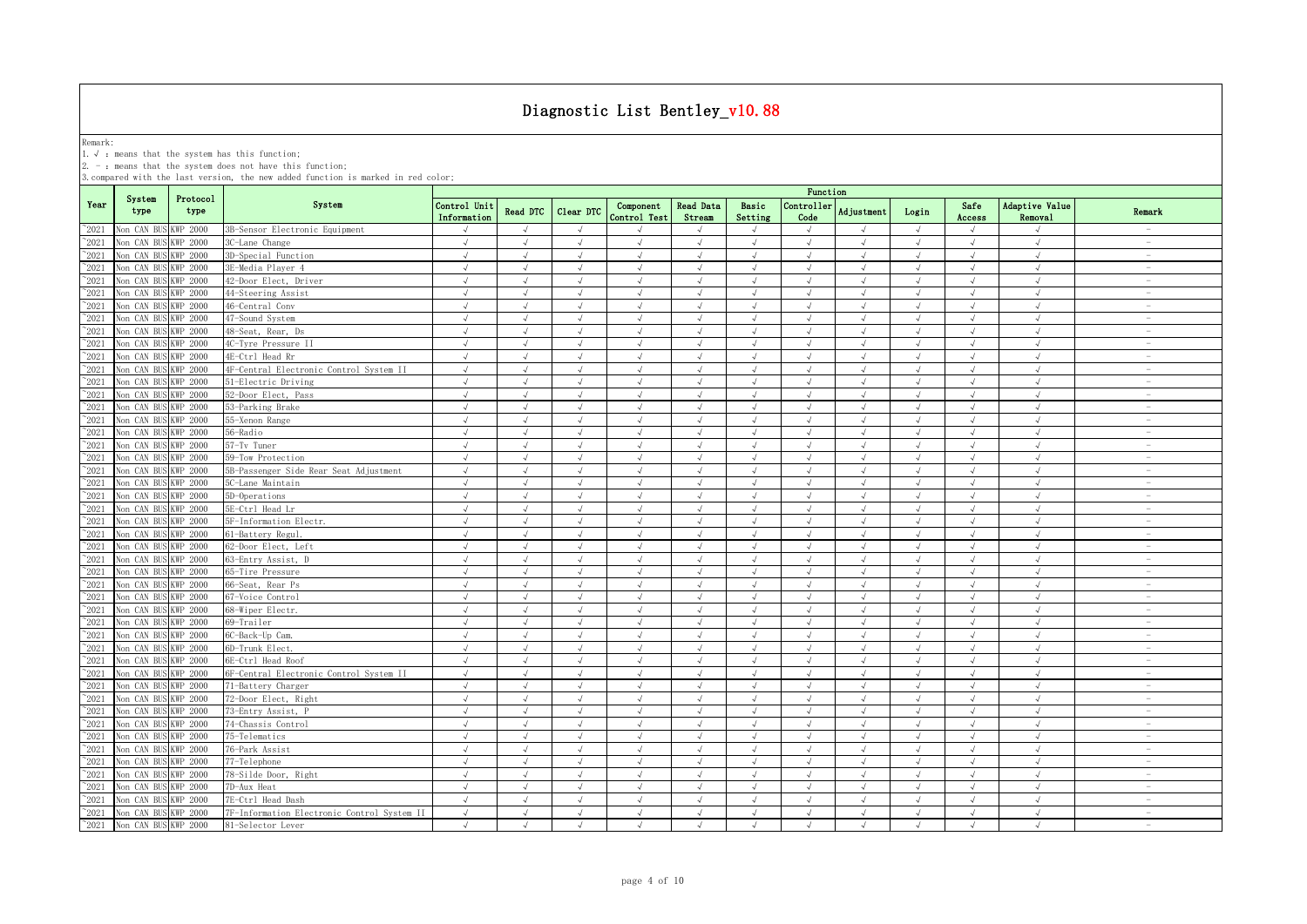Remark:<br>1.√ : means that the system has this function;<br>2. - : means that the system does not have this function;

|                |                |                  |                                          | Function                    |                |               |                           |                            |                  |                    |                   |            |                |                           |                                 |
|----------------|----------------|------------------|------------------------------------------|-----------------------------|----------------|---------------|---------------------------|----------------------------|------------------|--------------------|-------------------|------------|----------------|---------------------------|---------------------------------|
| Year           | System<br>type | Protocol<br>type | System                                   | Control Unit<br>Information | Read DTC       | Clear DTC     | Component<br>Control Test | <b>Read Data</b><br>Stream | Basic<br>Setting | Controller<br>Code | <b>Adjustment</b> | Login      | Safe<br>Access | Adaptive Value<br>Removal | Remark                          |
| $^{\circ}2021$ | Non CAN BU     | KWP 2000         | 88-Driver Side Multi-Contour Seat        | $\sqrt{}$                   | $\sqrt{ }$     | $\sqrt{ }$    | $\mathcal{L}$             |                            | $\sqrt{ }$       | $\sqrt{ }$         | $\sqrt{ }$        | $\sqrt{ }$ | $\sqrt{ }$     | $\sqrt{ }$                | $\sim$                          |
| $^{\sim}2021$  | Non CAN BU     | WP 2000          | 89-Passenger Sidemulti-Contour Seat      | $\sqrt{ }$                  | $\sqrt{ }$     | $\sqrt{ }$    | $\sqrt{ }$                | $\sqrt{ }$                 | $\sqrt{ }$       | $\sqrt{ }$         | $\sqrt{ }$        | $\sqrt{ }$ | $\sqrt{ }$     | $\sqrt{ }$                | $\sim$                          |
| $^{\sim}2021$  | Non CAN BUS    | <b>KWP 2000</b>  | 8A-Driver Side Rear Multi-Contour Seat   | $\sqrt{ }$                  | $\sqrt{ }$     | $\sqrt{ }$    | $\sqrt{ }$                | $\sqrt{ }$                 | $\sqrt{ }$       | $\sqrt{ }$         | $\sqrt{ }$        | $\sqrt{ }$ | $\sqrt{ }$     | $\sqrt{ }$                | $\sim$                          |
| $^{\sim}2021$  | Non CAN BUS    | WP 2000          | 8D-Passenger Siderear Multi-Contour Seat | $\sqrt{ }$                  | $\sqrt{ }$     | $\sqrt{ }$    | $\sqrt{ }$                | $\sqrt{ }$                 | $\sqrt{ }$       | $\sqrt{ }$         | $\sqrt{ }$        | $\sqrt{ }$ | $\sqrt{ }$     | $\sqrt{ }$                | $\sim$                          |
| 2021           | Non CAN BUS    | <b>KWP 2000</b>  | 8F-Front Left Safety Belt Tensioner      | $\sqrt{ }$                  | $\sqrt{ }$     | $\sqrt{ }$    | $\sqrt{ }$                | $\sqrt{ }$                 | $\sqrt{ }$       | $\sqrt{ }$         | $\sqrt{ }$        | $\sqrt{ }$ | $\sqrt{ }$     | $\sqrt{ }$                | $\hspace{0.1mm}-\hspace{0.1mm}$ |
| 2021           | Non CAN BUS    | <b>KWP 2000</b>  | 90-Safety Belt Tensioner, Front Right    | $\sqrt{ }$                  | $\sqrt{ }$     | $\sqrt{ }$    | $\sqrt{ }$                | $\sqrt{ }$                 | $\sqrt{ }$       | $\sqrt{ }$         | $\sqrt{ }$        | $\sqrt{ }$ | $\sqrt{ }$     | $\sqrt{ }$                | $\sim$                          |
| 2021           | CAN BUS        |                  | 01-Engine                                | $\sqrt{ }$                  | $\sqrt{ }$     | $\sqrt{ }$    | $\mathcal{L}$             | $\sqrt{ }$                 | $\sqrt{ }$       | $\sqrt{ }$         | J                 | $\sqrt{ }$ | $\sqrt{ }$     | $\sqrt{ }$                | $\sim$                          |
| 2021           | CAN BUS        | TP               | 02-Auto Trans                            | $\sqrt{ }$                  |                | $\sqrt{ }$    | $\sqrt{ }$                | $\sqrt{ }$                 | $\sqrt{ }$       | $\sqrt{ }$         |                   | $\sqrt{ }$ |                | $\sqrt{ }$                | $\sim$                          |
| $\degree$ 2021 | CAN BUS        | TP               | 03-ABS Brakes                            | $\sqrt{ }$                  |                |               | $\mathcal{L}$             | $\sqrt{ }$                 | $\sqrt{ }$       |                    | $\mathcal{L}$     | $\sqrt{ }$ |                | $\sqrt{ }$                | $\overline{\phantom{0}}$        |
| $^{\sim}$ 2021 | CAN BUS        | TP               | 05-Acc/Start Auth                        | $\sqrt{ }$                  | $\sqrt{ }$     | $\sqrt{ }$    |                           | $\sqrt{ }$                 | $\sqrt{ }$       | $\sqrt{ }$         | J                 | $\sqrt{ }$ | $\sqrt{ }$     | $\sqrt{ }$                | i.                              |
| $^{\sim}$ 2021 | CAN BUS        | TP               | 06-Seat Mem Pass                         | $\sqrt{ }$                  | $\sqrt{ }$     | $\sqrt{ }$    | $\sqrt{ }$                | $\sqrt{ }$                 | $\sqrt{ }$       | $\sqrt{ }$         | $\sqrt{ }$        | $\sqrt{ }$ | $\sqrt{ }$     | $\sqrt{ }$                | $\sim$                          |
| $^{\sim}$ 2021 | CAN BUS        | TP               | 07-Control Head                          | $\sqrt{ }$                  | $\sqrt{ }$     | $\sqrt{ }$    | $\sqrt{ }$                | $\sqrt{ }$                 | $\sqrt{ }$       | $\sqrt{ }$         | $\sqrt{ }$        | $\sqrt{ }$ | $\sqrt{ }$     | $\sqrt{ }$                | $\sim$                          |
| $^{\sim}$ 2021 | CAN BUS        | TP               | 08-Auto Hvac                             | $\sqrt{ }$                  | $\sqrt{ }$     | $\sqrt{ }$    | $\sqrt{ }$                | $\sqrt{ }$                 | $\sqrt{ }$       | $\sqrt{ }$         | $\sqrt{ }$        | $\sqrt{ }$ | $\sqrt{ }$     | $\sqrt{ }$                | $\sim$                          |
| $^{\sim}$ 2021 | CAN BUS        | TP               | 09-Cent. Elect.                          | $\sqrt{ }$                  | $\sqrt{ }$     | $\sqrt{ }$    | $\sqrt{ }$                | $\sqrt{ }$                 | $\sqrt{ }$       | $\sqrt{ }$         | $\sqrt{ }$        | $\sqrt{ }$ | $\sqrt{ }$     | $\sqrt{ }$                | $\sim$                          |
| $^{\sim}$ 2021 | CAN BUS        | TP               | OD-Silde Door, Left                      | $\sqrt{ }$                  | $\sqrt{ }$     | $\sqrt{ }$    | $\sqrt{ }$                | $\sqrt{ }$                 | $\sqrt{ }$       | $\sqrt{ }$         | $\sqrt{ }$        | $\sqrt{ }$ | $\sqrt{ }$     | $\sqrt{ }$                | $\sim$                          |
| $^{\sim}$ 2021 | CAN BUS        | TP               | OE-Media Plaver 1                        | $\sqrt{ }$                  | $\sqrt{ }$     | $\sqrt{ }$    | $\sqrt{ }$                | $\sqrt{ }$                 | $\sqrt{ }$       | $\sqrt{ }$         | $\sqrt{ }$        | $\sqrt{ }$ | $\sqrt{ }$     | $\sqrt{ }$                | $\sim$                          |
| $^{\sim}$ 2021 | CAN BUS        | TP               | OF-Digital Radio                         | $\sqrt{ }$                  | $\sqrt{ }$     | $\sqrt{ }$    | $\sqrt{ }$                | $\sqrt{ }$                 | $\sqrt{ }$       | $\sqrt{ }$         | $\sqrt{ }$        | $\sqrt{ }$ | $\sqrt{ }$     | $\sqrt{ }$                | $\overline{\phantom{a}}$        |
| $\degree$ 2021 | CAN BUS        | TP               | 10-Park/Steer Assist                     | $\sqrt{ }$                  | $\sqrt{ }$     | $\sqrt{ }$    | $\sqrt{ }$                | $\sqrt{ }$                 | $\sqrt{ }$       | $\sqrt{ }$         | $\sqrt{ }$        | $\sqrt{ }$ | $\sqrt{ }$     | $\sqrt{ }$                | $\sim$                          |
| $^{\sim}$ 2021 | CAN BUS        | TP               | 11-engine II                             | $\sqrt{ }$                  | $\sqrt{ }$     | $\sqrt{ }$    | $\sqrt{ }$                | $\sqrt{ }$                 | $\sqrt{ }$       | $\sqrt{ }$         | $\sqrt{ }$        | $\sqrt{ }$ | $\sqrt{ }$     | $\sqrt{ }$                | $\sim$                          |
| $\degree$ 2021 | AN BUS         | TP               | 13-Auto Dist. Reg                        | J                           |                |               |                           | J                          |                  |                    |                   |            |                | $\sqrt{ }$                | $\sim$                          |
| $\degree$ 2021 | AN BUS         | TP               | 14-Susp. Elect                           | $\sqrt{ }$                  | $\sqrt{ }$     | J             | $\sqrt{}$                 | $\sqrt{ }$                 | $\sqrt{ }$       | $\sqrt{ }$         | $\sqrt{ }$        | $\sqrt{ }$ | $\sqrt{ }$     | $\sqrt{ }$                | $\hspace{0.1mm}-\hspace{0.1mm}$ |
| $\degree$ 2021 | AN BUS         |                  | 15-Airbag                                | $\sqrt{ }$                  | $\overline{ }$ |               | J                         | $\sqrt{ }$                 | $\mathcal{A}$    |                    | $\overline{v}$    | $\sqrt{ }$ | $\sqrt{ }$     | $\sqrt{ }$                | $\sim$                          |
| 2021           | CAN BUS        | ГP               | 16-Steering Wheel                        | $\sqrt{2}$                  | $\sqrt{ }$     | $\sqrt{ }$    | $\sqrt{ }$                | $\sqrt{ }$                 | $\sqrt{ }$       | $\sqrt{ }$         | $\sqrt{ }$        | $\sqrt{ }$ | $\sqrt{ }$     | $\sqrt{ }$                | i.                              |
| $\degree$ 2021 | CAN BUS        | TР               | 17-Instruments                           | $\sqrt{ }$                  | $\sqrt{ }$     | $\sqrt{ }$    | $\sqrt{ }$                | $\sqrt{ }$                 | $\sqrt{ }$       | $\sqrt{ }$         | $\sqrt{ }$        | $\sqrt{ }$ | $\sqrt{ }$     | $\sqrt{ }$                | A6L Meter Test                  |
| $^{\sim}$ 2021 | CAN BUS        | TP               | 18-Aux. Heat                             | $\sqrt{ }$                  | $\sqrt{ }$     | $\sqrt{ }$    | $\sqrt{ }$                | $\sqrt{ }$                 | $\sqrt{ }$       | $\sqrt{ }$         | $\sqrt{ }$        | $\sqrt{ }$ | $\sqrt{ }$     | $\sqrt{ }$                |                                 |
| $^{\sim}$ 2021 | CAN BUS        | TP               | 19-CAN Gateway                           | $\sqrt{ }$                  | $\sqrt{ }$     | $\sqrt{ }$    | $\sqrt{ }$                | $\sqrt{ }$                 | $\sqrt{ }$       | $\sqrt{ }$         | $\sqrt{ }$        | $\sqrt{ }$ | $\sqrt{ }$     | $\sqrt{ }$                | $\overline{\phantom{a}}$        |
| $^{\sim}$ 2021 | CAN BUS        | TP               | 1B-Active Steering                       | $\sqrt{ }$                  | $\sqrt{ }$     | $\sqrt{ }$    | $\sqrt{ }$                | $\sqrt{ }$                 | $\sqrt{ }$       | $\sqrt{ }$         | $\sqrt{ }$        | $\sqrt{ }$ | $\sqrt{ }$     | $\sqrt{ }$                | $\sim$                          |
| $^{\sim}$ 2021 | AN BUS         | TP               | 1C-Position Sensing                      | $\sqrt{ }$                  | $\sqrt{ }$     | $\sqrt{ }$    | $\sqrt{ }$                | $\sqrt{ }$                 | $\sqrt{ }$       | $\sqrt{ }$         | $\sqrt{ }$        | $\sqrt{ }$ | $\sqrt{ }$     | $\sqrt{ }$                | $\sim$                          |
| $^{\sim}$ 2021 | CAN BUS        | TP               | 1D-Driver Ident.                         | $\sqrt{ }$                  | $\sqrt{ }$     | $\sqrt{ }$    | $\sqrt{ }$                | $\sqrt{ }$                 | $\sqrt{ }$       | $\sqrt{ }$         | $\sqrt{ }$        | $\sqrt{ }$ | $\sqrt{ }$     | $\sqrt{ }$                | $\sim$                          |
| $\degree$ 2021 | CAN BUS        | TP               | 1E-Media Plaver 2                        | $\sqrt{ }$                  | $\sqrt{ }$     | $\sqrt{ }$    | $\sqrt{ }$                | $\sqrt{ }$                 | $\sqrt{ }$       | $\sqrt{ }$         | $\sqrt{ }$        | $\sqrt{ }$ | $\sqrt{ }$     | $\sqrt{ }$                | $\overline{\phantom{a}}$        |
| $\degree$ 2021 | CAN BUS        | TP               | 1F-Sat. Tuner                            | $\sqrt{ }$                  | $\sqrt{ }$     | $\sqrt{ }$    | $\sqrt{ }$                | $\sqrt{ }$                 | $\sqrt{ }$       | $\sqrt{ }$         | $\sqrt{ }$        | $\sqrt{ }$ | $\sqrt{ }$     | $\sqrt{ }$                | $\overline{\phantom{a}}$        |
| $^{\sim}2021$  | CAN BUS        | TP               | 20-High Beam Assist                      | $\sqrt{ }$                  | $\sqrt{ }$     | $\sqrt{ }$    | $\sqrt{ }$                | $\sqrt{ }$                 | $\sqrt{ }$       | $\sqrt{ }$         | $\sqrt{ }$        | $\sqrt{ }$ | $\sqrt{ }$     | $\sqrt{ }$                | $\sim$                          |
| $^{\sim}$ 2021 | CAN BUS        | TP               | 21-engine III                            | $\sqrt{ }$                  | $\sqrt{ }$     | $\sqrt{ }$    | $\sqrt{ }$                | $\sqrt{ }$                 | $\sqrt{ }$       | $\sqrt{ }$         | $\sqrt{ }$        | $\sqrt{ }$ | $\sqrt{ }$     | $\sqrt{ }$                | $\overline{\phantom{a}}$        |
| $^{\sim}2021$  | CAN BUS        | TP               | $22 - Awd$                               | $\sqrt{ }$                  | $\sqrt{ }$     | $\sqrt{ }$    | $\sqrt{ }$                | $\sqrt{ }$                 | $\sqrt{ }$       | $\sqrt{ }$         | $\sqrt{ }$        | $\sqrt{ }$ | $\sqrt{ }$     | $\sqrt{ }$                | $\sim$                          |
| $^{\sim}2021$  | CAN BUS        | TP               | 23-Brake Booster                         | $\sqrt{ }$                  | $\sqrt{ }$     | $\sqrt{ }$    | $\mathcal{L}$             | $\sqrt{ }$                 | $\sqrt{ }$       | $\sqrt{ }$         | J                 | $\sqrt{ }$ | $\sqrt{ }$     | $\sqrt{ }$                | $\sim$                          |
| $^{\sim}2021$  | CAN BUS        | TP               | 25-Immobilizer                           | $\sqrt{ }$                  | $\sqrt{ }$     | $\sqrt{ }$    | $\sqrt{ }$                | $\sqrt{ }$                 | $\sqrt{ }$       | $\sqrt{ }$         | $\sqrt{ }$        | $\sqrt{ }$ | $\sqrt{ }$     | $\sqrt{ }$                | $\overline{\phantom{a}}$        |
| $\degree$ 2021 | CAN BUS        |                  | 26-Auto Roof                             | $\sqrt{ }$                  |                |               |                           | <sup>N</sup>               | $\sqrt{ }$       |                    |                   |            |                |                           | $\sim$                          |
| $\degree$ 2021 | CAN BUS        | TP               | 27-Ctrl Head, Rear                       | $\sqrt{ }$                  |                |               |                           |                            | $\sqrt{ }$       |                    |                   | $\sqrt{ }$ |                |                           | $\overline{\phantom{a}}$        |
| $\degree$ 2021 | CAN BUS        | TP               | 28-Hvac, Rear                            | $\sqrt{ }$                  |                |               |                           | $\mathcal{A}$              | $\cdot$          |                    |                   |            |                |                           | $\overline{\phantom{a}}$        |
| $^{\sim}$ 2021 | CAN BUS        | TP               | 29-Left Light                            | $\sqrt{ }$                  | $\sqrt{ }$     | $\sqrt{ }$    | $\sqrt{ }$                | $\sqrt{ }$                 | $\sqrt{ }$       | $\sqrt{ }$         | $\sqrt{ }$        | $\sqrt{ }$ | $\sqrt{ }$     | $\sqrt{ }$                | $\overline{\phantom{0}}$        |
| $^{\sim}$ 2021 | CAN BUS        | TP               | 2B-Steering column lock                  | $\sqrt{ }$                  | $\sqrt{ }$     | $\sqrt{ }$    | $\sqrt{ }$                | $\sqrt{ }$                 | $\sqrt{ }$       | $\sqrt{ }$         | J                 | $\sqrt{ }$ | $\sqrt{ }$     | $\sqrt{ }$                | $\sim$                          |
| $^{\sim}$ 2021 | CAN BUS        | TP               | 2D-Intercom                              | $\sqrt{ }$                  | $\sqrt{ }$     | $\sqrt{ }$    | $\sqrt{ }$                | $\sqrt{ }$                 | $\sqrt{ }$       | $\sqrt{ }$         | $\sqrt{ }$        | $\sqrt{ }$ | $\sqrt{ }$     | $\sqrt{ }$                | $\sim$                          |
| $^{\sim}$ 2021 | CAN BUS        | TP               | 2E-Media Plaver 3                        | $\sqrt{ }$                  | $\sqrt{ }$     | $\sqrt{ }$    | $\sqrt{ }$                | $\sqrt{ }$                 | $\sqrt{ }$       | $\sqrt{2}$         | $\sqrt{ }$        | $\sqrt{ }$ | $\sqrt{ }$     | $\sqrt{ }$                | $\sim$                          |
| $^{\sim}$ 2021 | CAN BUS        | TP               | 2F-Digital Tv                            | $\sqrt{ }$                  | $\sqrt{ }$     | $\sqrt{ }$    | $\sqrt{ }$                | $\sqrt{ }$                 | $\sqrt{ }$       | $\sqrt{ }$         | $\sqrt{ }$        | $\sqrt{ }$ | $\sqrt{ }$     | $\sqrt{ }$                | $\sim$                          |
| $\degree$ 2021 | CAN BUS        | TP               | 31-Engine System-Others                  | $\sqrt{ }$                  | $\sqrt{ }$     | $\sqrt{ }$    | $\sqrt{ }$                | $\sqrt{ }$                 | $\sqrt{ }$       | $\sqrt{ }$         | $\sqrt{ }$        | $\sqrt{ }$ | $\sqrt{ }$     | $\sqrt{2}$                | $\overline{\phantom{a}}$        |
| $^{\sim}$ 2021 | CAN BUS        | TP               | 32-Differential Locks                    | $\sqrt{ }$                  | $\mathcal{L}$  | $\mathcal{L}$ | $\sqrt{ }$                | $\sqrt{ }$                 | $\sqrt{ }$       | $\sqrt{ }$         | $\sqrt{ }$        | $\sqrt{ }$ | $\sqrt{ }$     | $\sqrt{ }$                | $\sim$                          |
| $^{\sim}$ 2021 | CAN BUS        | TP               | 34-Level Control                         | $\sqrt{ }$                  | $\sqrt{ }$     | $\sqrt{ }$    | $\sqrt{ }$                | $\sqrt{ }$                 | $\sqrt{ }$       | $\sqrt{ }$         | $\sqrt{ }$        | $\sqrt{ }$ | $\sqrt{ }$     | $\sqrt{ }$                | $\sim$                          |
| $^{\sim}$ 2021 | CAN BUS        | TP               | 36-Seat Mem Drvr                         | $\sqrt{ }$                  | $\sqrt{ }$     | $\sqrt{ }$    | $\sqrt{ }$                | $\sqrt{ }$                 | $\sqrt{ }$       | $\sqrt{ }$         | $\sqrt{ }$        | $\sqrt{ }$ | $\sqrt{ }$     | $\sqrt{ }$                | $\sim$                          |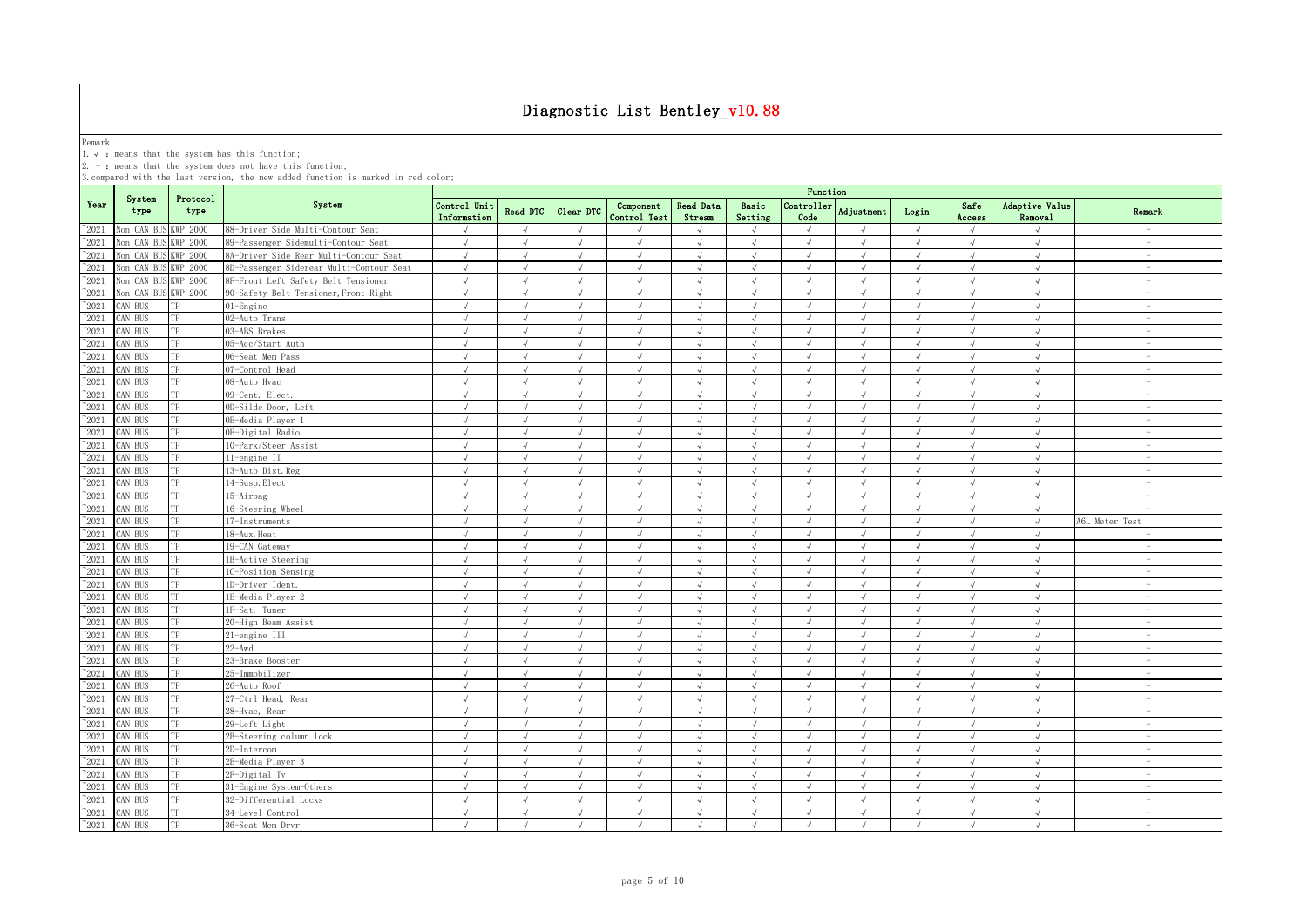Remark:<br>1.√ : means that the system has this function;<br>2. - : means that the system does not have this function;

|                 |                |                  |                                         | Function                    |               |               |                           |                            |                  |                             |                   |            |                |                           |                                 |
|-----------------|----------------|------------------|-----------------------------------------|-----------------------------|---------------|---------------|---------------------------|----------------------------|------------------|-----------------------------|-------------------|------------|----------------|---------------------------|---------------------------------|
| Year            | System<br>type | Protocol<br>type | System                                  | Control Unit<br>Information | Read DTC      | Clear DTC     | Component<br>Control Test | <b>Read Data</b><br>Stream | Basic<br>Setting | Controller<br>Code          | <b>Adjustment</b> | Login      | Safe<br>Access | Adaptive Value<br>Removal | Remark                          |
| $^{\sim}2021$   | CAN BUS        | TP               | 37-Navigation                           | $\sqrt{ }$                  | $\sqrt{ }$    | $\sqrt{ }$    |                           | $\sqrt{ }$                 | $\sqrt{ }$       | $\sqrt{ }$                  | $\sqrt{ }$        | $\sqrt{ }$ | $\sqrt{ }$     | $\sqrt{ }$                | $\sim$                          |
| $^{\sim}$ 2021  | AN BUS         | TP               | 38-Roof Electronics                     | $\sqrt{ }$                  | $\sqrt{ }$    | $\sqrt{ }$    | $\sqrt{ }$                | $\sqrt{ }$                 | $\sqrt{ }$       | $\sqrt{ }$                  | $\sqrt{ }$        | $\sqrt{ }$ | $\sqrt{ }$     | $\sqrt{ }$                | $\sim$                          |
| $^{\sim}$ 2021  | CAN BUS        | TP               | 39-Right Light                          | $\sqrt{ }$                  | $\sqrt{ }$    | $\sqrt{ }$    | $\sqrt{ }$                | $\sqrt{ }$                 | $\sqrt{ }$       | $\sqrt{ }$                  | $\sqrt{ }$        | $\sqrt{ }$ | $\sqrt{ }$     | $\sqrt{ }$                | $\sim$                          |
| $^{\sim}$ 2021  | AN BUS         | TP               | 3B-Sensor Electronic Equipment          | $\sqrt{ }$                  | $\sqrt{ }$    | $\sqrt{ }$    | $\sqrt{ }$                | $\sqrt{ }$                 | $\sqrt{ }$       | $\sqrt{ }$                  | $\sqrt{ }$        | $\sqrt{ }$ | $\sqrt{ }$     | $\sqrt{ }$                | $\sim$                          |
| $^{\sim}$ 2021  | CAN BUS        | TP               | 3C-Lane Change                          | $\sqrt{ }$                  | $\sqrt{ }$    | $\sqrt{ }$    | $\sqrt{ }$                | $\sqrt{ }$                 | $\sqrt{ }$       | $\sqrt{ }$                  | $\sqrt{ }$        | $\sqrt{}$  | $\sqrt{ }$     | $\sqrt{ }$                | $\hspace{0.1mm}-\hspace{0.1mm}$ |
| $^{\sim}$ 2021  | AN BUS         | TP               | 3D-Special Function                     | $\sqrt{ }$                  | $\sqrt{ }$    | $\sqrt{ }$    | $\sqrt{ }$                | $\sqrt{ }$                 | $\sqrt{ }$       | $\sqrt{ }$                  | $\sqrt{ }$        | $\sqrt{ }$ | $\sqrt{ }$     | $\sqrt{ }$                | $\sim$                          |
| $^{\sim}$ 2021  | AN BUS         | TP               | 3E-Media Player 4                       | $\sqrt{ }$                  | $\sqrt{ }$    | J             | $\sqrt{ }$                | $\sqrt{ }$                 | $\sqrt{ }$       | $\sqrt{}$                   | J                 | $\sqrt{ }$ | $\sqrt{ }$     | $\sqrt{ }$                | $\sim$                          |
| $^{\sim}$ 2021  | AN BUS         | TP               | 42-Door Elect, Driver                   | $\sqrt{ }$                  | $\mathcal{L}$ | J             | $\sqrt{ }$                | $\sqrt{ }$                 |                  | $\sqrt{ }$                  | $\overline{v}$    | $\sqrt{ }$ | $\sqrt{ }$     | $\sqrt{ }$                | $\sim$                          |
| $\gamma_{2021}$ | CAN BUS        | TP               | 44-Steering Assist                      | $\sqrt{ }$                  | $\sqrt{ }$    | $\mathcal{L}$ | $\sqrt{ }$                | J                          | $\sqrt{ }$       | $\cdot$                     | $\sqrt{ }$        | $\sqrt{ }$ | $\sqrt{ }$     | $\sqrt{ }$                | $\overline{\phantom{0}}$        |
| $^{\sim}$ 2021  | AN BUS         | TP               | 46-Central Conv                         | J                           | $\sqrt{ }$    |               |                           | $\sqrt{ }$                 |                  |                             |                   | $\sqrt{ }$ |                | $\sqrt{ }$                | $\overline{a}$                  |
| $^{\sim}$ 2021  | AN BUS         | TP               | 47-Sound System                         | $\sqrt{ }$                  | $\sqrt{ }$    | $\sqrt{ }$    | $\sqrt{ }$                | $\sqrt{ }$                 | $\sqrt{ }$       | $\sqrt{ }$                  | $\sqrt{ }$        | $\sqrt{ }$ | $\sqrt{ }$     | $\sqrt{ }$                | $\sim$                          |
| $^{\sim}2021$   | CAN BUS        | TP               | 48-Seat, Rear, Ds                       | $\sqrt{ }$                  | $\sqrt{ }$    | $\sqrt{ }$    | $\sqrt{ }$                | $\sqrt{ }$                 | $\sqrt{ }$       | $\sqrt{ }$                  | $\sqrt{ }$        | $\sqrt{ }$ | $\sqrt{ }$     | $\sqrt{ }$                | $\sim$                          |
| $^{\sim}$ 2021  | CAN BUS        | TP               | 4C-Tyre Pressure II                     | $\sqrt{ }$                  | $\sqrt{ }$    | $\sqrt{ }$    | $\sqrt{ }$                | $\sqrt{ }$                 | $\sqrt{ }$       | $\sqrt{ }$                  | $\sqrt{ }$        | $\sqrt{ }$ | $\sqrt{ }$     | $\sqrt{ }$                | $\sim$                          |
| $^{\sim}$ 2021  | CAN BUS        | TP               | 4E-Ctrl Head Rr                         | $\sqrt{ }$                  | $\sqrt{ }$    | $\sqrt{ }$    | $\sqrt{ }$                | $\sqrt{ }$                 | $\sqrt{ }$       | $\sqrt{}$                   | $\sqrt{ }$        | $\sqrt{ }$ | $\sqrt{ }$     | $\sqrt{ }$                | $\overline{\phantom{a}}$        |
| $\gamma_{2021}$ | CAN BUS        | TP               | 4F-Central Electronic Control System II | $\sqrt{ }$                  | $\sqrt{ }$    | $\sqrt{ }$    | $\sqrt{ }$                | $\sqrt{ }$                 | $\sqrt{ }$       | $\sqrt{ }$                  | $\sqrt{ }$        | $\sqrt{ }$ | $\sqrt{ }$     | $\sqrt{ }$                | $\overline{\phantom{a}}$        |
| $^\sim\!\!2021$ | CAN BUS        | TP               | 51-Electric Driving                     | $\sqrt{ }$                  | $\sqrt{ }$    | $\lambda$     | $\mathcal{L}$             | $\sqrt{ }$                 | $\sqrt{ }$       | $\sqrt{ }$                  | $\sqrt{ }$        | $\sqrt{ }$ | $\sqrt{ }$     | $\sqrt{ }$                | $\sim$                          |
| $^{\sim}$ 2021  | AN BUS         | TP               | 52-Door Elect, Pass                     | $\sqrt{ }$                  | $\sqrt{ }$    | $\sqrt{ }$    | $\sqrt{ }$                | $\sqrt{ }$                 | $\sqrt{ }$       | $\sqrt{ }$                  | $\sqrt{ }$        | $\sqrt{ }$ | $\sqrt{ }$     | $\sqrt{ }$                | $\sim$                          |
| $^{\sim}$ 2021  | CAN BUS        | TP               | 53-Parking Brake                        | $\sqrt{ }$                  | $\sqrt{ }$    | $\sqrt{ }$    | $\sqrt{ }$                | $\sqrt{ }$                 | $\sqrt{ }$       | $\sqrt{ }$                  | $\sqrt{ }$        | $\sqrt{ }$ | $\sqrt{ }$     | $\sqrt{ }$                | $\overline{\phantom{a}}$        |
| $^{\sim}$ 2021  | AN BUS         | TP               | 55-Xenon Range                          | $\sqrt{ }$                  | $\sqrt{ }$    | $\sqrt{ }$    | $\sqrt{ }$                | $\sqrt{ }$                 | $\sqrt{ }$       | $\sqrt{ }$                  | $\sqrt{ }$        | $\sqrt{ }$ | $\sqrt{ }$     | $\sqrt{ }$                | $\sim$                          |
| $^{\sim}$ 2021  | CAN BUS        | TP               | 56-Radio                                | $\sqrt{ }$                  | $\sqrt{ }$    | J             | $\sqrt{ }$                | $\sqrt{ }$                 | $\sqrt{ }$       | $\sqrt{ }$                  | J                 | $\sqrt{ }$ | $\sqrt{ }$     | $\sqrt{ }$                | $\sim$                          |
| $^{\sim}$ 2021  | AN BUS         | TP               | 57-Tv Tuner                             | $\sqrt{ }$                  | $\sqrt{ }$    | $\sqrt{ }$    | $\sqrt{ }$                | $\sqrt{ }$                 | $\sqrt{ }$       | $\sqrt{ }$                  | $\sqrt{ }$        | $\sqrt{ }$ | $\sqrt{ }$     | $\sqrt{ }$                | $\sim$                          |
| $^{\sim}$ 2021  | AN BUS         | TP               | 59-Tow Protection                       |                             |               |               |                           |                            |                  |                             |                   |            |                |                           | $\sim$                          |
| $^{\sim}2021$   | CAN BUS        | TP               | 5B-Passenger Side Rear Seat Adjustment  | $\sqrt{ }$                  | $\sqrt{ }$    | $\sqrt{}$     |                           | $\sqrt{ }$                 | $\sqrt{ }$       | √                           | $\sqrt{ }$        | $\sqrt{ }$ | $\sqrt{ }$     | $\sqrt{ }$                | $\overline{\phantom{a}}$        |
| $^{\sim}$ 2021  | CAN BUS        | TP               | 5C-Lane Maintain                        |                             |               |               |                           |                            |                  |                             |                   | $\sqrt{ }$ |                |                           | $\overline{\phantom{a}}$        |
| $^\sim\!\!2021$ | CAN BUS        | TP               | 5D-Operations                           | $\sqrt{ }$                  | $\sqrt{ }$    | $\sqrt{ }$    |                           | $\sqrt{ }$                 |                  | $\sqrt{ }$                  |                   | $\sqrt{ }$ |                | $\sqrt{ }$                | $\overline{\phantom{0}}$        |
| $^{\sim}$ 2021  | CAN BUS        | TP               | 5E-Ctrl Head Lr                         | $\sqrt{ }$                  | $\sqrt{ }$    |               | $\sqrt{ }$                | $\sqrt{ }$                 | $\sqrt{ }$       | $\mathcal{N}_{\mathcal{N}}$ | $\overline{v}$    | $\sqrt{ }$ | $\sqrt{ }$     | $\sqrt{ }$                | $\overline{\phantom{0}}$        |
| $\gamma_{2021}$ | CAN BUS        | TP               | 5F-Information Electr.                  | $\sqrt{ }$                  | $\sqrt{ }$    | $\sqrt{ }$    | $\sqrt{ }$                | $\sqrt{ }$                 | $\sqrt{ }$       | $\sqrt{ }$                  | $\sqrt{ }$        | $\sqrt{ }$ | $\sqrt{ }$     | $\sqrt{ }$                | $\overline{\phantom{a}}$        |
| $^{\sim}$ 2021  | AN BUS         | TP               | 61-Battery Regul.                       | $\sqrt{ }$                  | $\sqrt{ }$    | $\sqrt{ }$    | $\sqrt{ }$                | $\sqrt{ }$                 | $\sqrt{ }$       | $\sqrt{ }$                  | $\sqrt{ }$        | $\sqrt{ }$ | $\sqrt{ }$     | $\sqrt{ }$                | $\sim$                          |
| $^{\sim}2021$   | CAN BUS        | TP               | 62-Door Elect, Left                     | $\sqrt{ }$                  | $\sqrt{ }$    | $\sqrt{ }$    | $\sqrt{ }$                | $\sqrt{ }$                 | $\sqrt{ }$       | $\sqrt{ }$                  | $\sqrt{ }$        | $\sqrt{ }$ | $\sqrt{ }$     | $\sqrt{ }$                | $\sim$                          |
| $\gamma_{2021}$ | AN BUS         | TP               | 63-Entry Assist, D                      | $\sqrt{ }$                  | $\sqrt{ }$    | $\sqrt{ }$    | $\sqrt{ }$                | $\sqrt{ }$                 | $\sqrt{ }$       | $\sqrt{ }$                  | $\sqrt{ }$        | $\sqrt{ }$ | $\sqrt{ }$     | $\sqrt{2}$                | $\sim$                          |
| $\gamma_{2021}$ | CAN BUS        | TP               | 65-Tire Pressure                        | $\sqrt{ }$                  | $\sqrt{ }$    | $\sqrt{ }$    | $\sqrt{ }$                | $\sqrt{ }$                 | $\sqrt{ }$       | $\sqrt{ }$                  | $\sqrt{ }$        | $\sqrt{ }$ | $\sqrt{ }$     | $\sqrt{ }$                | $\sim$                          |
| $\gamma_{2021}$ | AN BUS         | TP               | 66-Seat, Rear Ps                        | $\sqrt{ }$                  | $\sqrt{ }$    | $\sqrt{ }$    | $\sqrt{ }$                | $\sqrt{ }$                 | $\sqrt{ }$       | $\sqrt{ }$                  | $\sqrt{ }$        | $\sqrt{ }$ | $\sqrt{ }$     | $\sqrt{ }$                | $\sim$                          |
| $^{\sim}$ 2021  | CAN BUS        | TP               | 67-Voice Control                        | $\sqrt{ }$                  | $\sqrt{ }$    | $\sqrt{ }$    | $\sqrt{ }$                | $\sqrt{ }$                 | $\sqrt{ }$       | $\sqrt{ }$                  | $\sqrt{ }$        | $\sqrt{ }$ | $\sqrt{ }$     | $\sqrt{ }$                | $\sim$                          |
| $^{\sim}$ 2021  | AN BUS         | TP               | 68-Wiper Electr.                        | $\sqrt{ }$                  | $\sqrt{ }$    | $\sqrt{ }$    | $\sqrt{ }$                | $\sqrt{ }$                 | $\sqrt{ }$       | $\sqrt{ }$                  | $\sqrt{ }$        | $\sqrt{ }$ | $\sqrt{ }$     | $\sqrt{ }$                | $\sim$                          |
| $^{\sim}$ 2021  | CAN BUS        | TP               | 69-Trailer                              | $\sqrt{ }$                  | $\sqrt{ }$    | $\sqrt{ }$    | $\sqrt{ }$                | $\sqrt{ }$                 | $\sqrt{ }$       | $\sqrt{ }$                  | $\sqrt{ }$        | $\sqrt{ }$ | $\sqrt{ }$     | $\sqrt{ }$                | $\sim$                          |
| $^{\sim}$ 2021  | AN BUS         | TP               | 6C-Back-Up Cam.                         | $\sqrt{ }$                  | $\sqrt{ }$    | $\sqrt{}$     | $\sqrt{ }$                | $\sqrt{ }$                 | $\sqrt{ }$       | $\sqrt{ }$                  | $\sqrt{ }$        | $\sqrt{ }$ | $\sqrt{ }$     | $\sqrt{ }$                | $\sim$                          |
| $\degree$ 2021  | CAN BUS        | TP               | 6D-Trunk Elect.                         | $\sqrt{ }$                  | $\sqrt{ }$    | $\sqrt{ }$    | $\sqrt{ }$                | $\sqrt{ }$                 | $\sqrt{ }$       | $\sqrt{ }$                  | $\sqrt{ }$        | $\sqrt{}$  | $\sqrt{ }$     | $\sqrt{ }$                | $\hspace{0.1mm}-\hspace{0.1mm}$ |
| $^{\sim}$ 2021  | AN BUS         | TP               | 6E-Ctrl Head Roof                       | $\sqrt{ }$                  | $\sqrt{ }$    | $\sqrt{ }$    | $\sqrt{ }$                | $\sqrt{ }$                 | $\sqrt{ }$       | $\sqrt{ }$                  | $\sqrt{ }$        | $\sqrt{ }$ | $\sqrt{ }$     | $\sqrt{ }$                | $\sim$                          |
| $^{\sim}$ 2021  | AN BUS         | TP               | 6F-Central Electronic Control System II | $\sqrt{ }$                  | $\sqrt{ }$    | $\mathcal{L}$ | $\sqrt{ }$                | J                          | $\mathcal{L}$    | $\sqrt{ }$                  | $\mathcal{L}$     | $\sqrt{ }$ | $\sqrt{ }$     | $\sqrt{ }$                | $\sim$                          |
| $\gamma_{2021}$ | CAN BUS        | TP               | 71-Battery Charger                      | $\sqrt{ }$                  | $\sqrt{ }$    | J             | $\sqrt{ }$                | $\sqrt{ }$                 | $\sqrt{ }$       | $\sqrt{ }$                  | $\sqrt{ }$        | $\sqrt{ }$ | $\sqrt{ }$     | $\sqrt{ }$                | $\overline{\phantom{a}}$        |
| $^{\sim}$ 2021  | CAN BUS        | TP               | 72-Door Elect, Right                    | $\sqrt{ }$                  | $\sqrt{ }$    | J             | $\sqrt{ }$                | $\sqrt{ }$                 | $\sqrt{ }$       | $\sqrt{ }$                  | $\sqrt{ }$        | $\sqrt{ }$ | $\sqrt{ }$     | $\sqrt{ }$                | $\overline{\phantom{a}}$        |
| $^{\sim}$ 2021  | AN BUS         | TP               | 73-Entry Assist, P                      | $\sqrt{ }$                  | $\sqrt{ }$    | $\mathcal{L}$ | $\sqrt{ }$                | $\sqrt{ }$                 |                  | $\mathcal{N}_{\mathcal{N}}$ | $\mathcal{A}$     | $\sqrt{ }$ |                | $\sqrt{ }$                | $\overline{\phantom{0}}$        |
| $^{\sim}$ 2021  | <b>CAN BUS</b> | TP               | 74-Chassis Control                      | $\sqrt{ }$                  | $\sqrt{ }$    | $\sqrt{ }$    | $\sqrt{ }$                | $\sqrt{ }$                 | $\sqrt{ }$       | $\sqrt{ }$                  | $\sqrt{ }$        | $\sqrt{ }$ | $\sqrt{ }$     | $\sqrt{ }$                | $\sim$                          |
| $^{\sim}$ 2021  | CAN BUS        | TP               | 75-Telematics                           | $\sqrt{ }$                  | $\sqrt{ }$    | $\sqrt{ }$    |                           | $\sqrt{ }$                 | $\sqrt{ }$       | $\sqrt{ }$                  | $\sqrt{ }$        | $\sqrt{ }$ | $\sqrt{ }$     | $\sqrt{ }$                | $\overline{\phantom{a}}$        |
| $^{\sim}$ 2021  | CAN BUS        | TP               | 76-Park Assist                          | $\sqrt{ }$                  | $\sqrt{ }$    | $\sqrt{ }$    | $\sqrt{ }$                | $\sqrt{ }$                 | $\sqrt{ }$       | $\sqrt{ }$                  | $\sqrt{ }$        | $\sqrt{ }$ | $\sqrt{ }$     | $\sqrt{ }$                | $\sim$                          |
| $\gamma_{2021}$ | AN BUS         | TP               | 77-Telephone                            | $\sqrt{ }$                  | $\sqrt{ }$    | $\sqrt{ }$    | $\sqrt{ }$                | $\sqrt{ }$                 | $\sqrt{ }$       | $\sqrt{2}$                  | $\sqrt{ }$        | $\sqrt{ }$ | $\sqrt{ }$     | $\sqrt{ }$                | $\sim$                          |
| $^{\sim}$ 2021  | CAN BUS        | TP               | 78-Silde Door, Right                    | $\sqrt{ }$                  | $\sqrt{ }$    | $\sqrt{ }$    | $\sqrt{ }$                | $\sqrt{ }$                 | $\sqrt{ }$       | $\sqrt{ }$                  | $\sqrt{ }$        | $\sqrt{ }$ | $\sqrt{ }$     | $\sqrt{ }$                | $\sim$                          |
| $^{\sim}$ 2021  | CAN BUS        | TP               | 7D-Aux Heat                             | $\sqrt{ }$                  | $\mathcal{L}$ | $\sqrt{ }$    | $\mathcal{L}$             | $\sqrt{ }$                 | $\sqrt{ }$       | $\sqrt{ }$                  | $\sqrt{ }$        | $\sqrt{ }$ | $\sqrt{ }$     | $\sqrt{ }$                | $\sim$                          |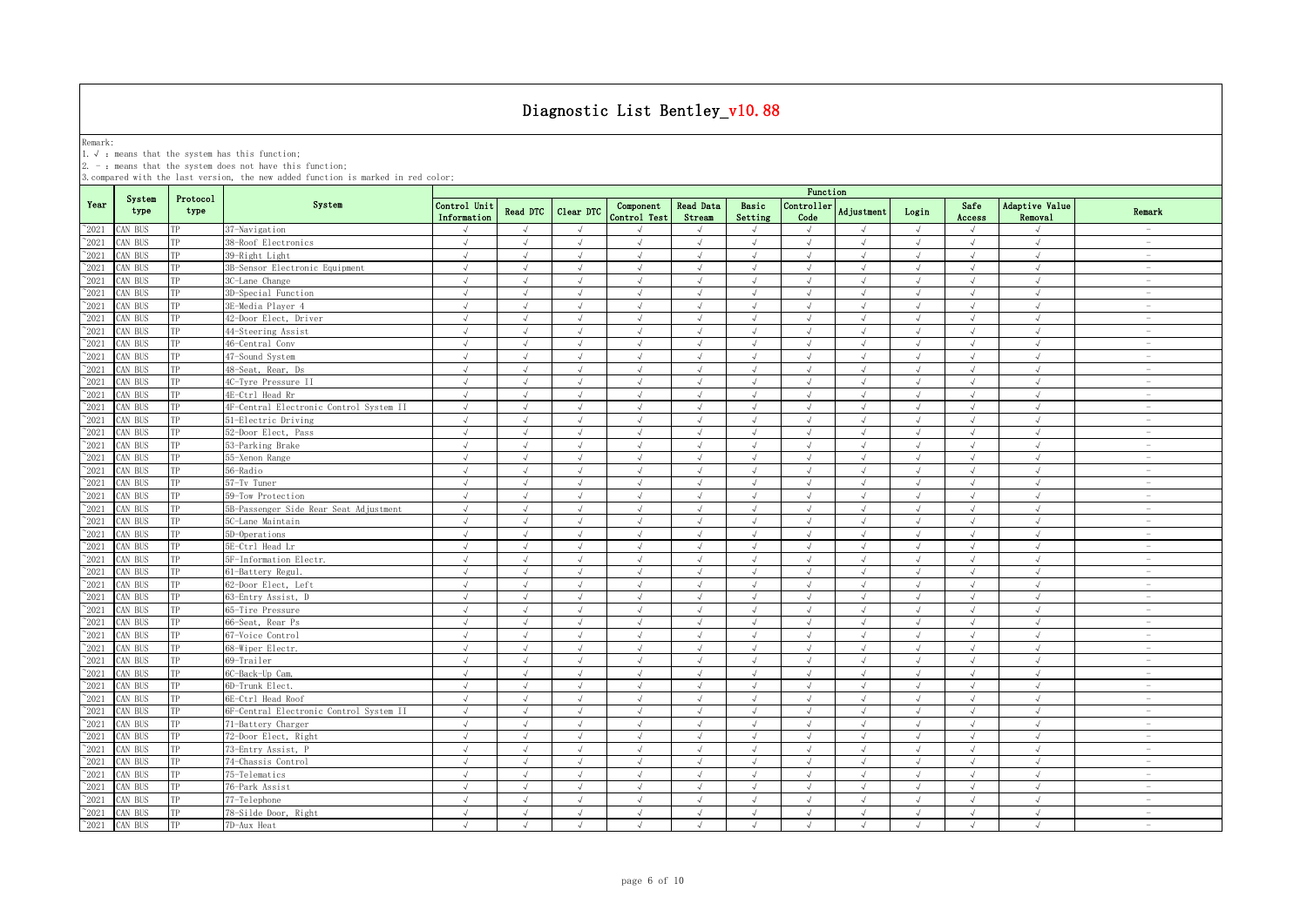Remark:<br>1.√ : means that the system has this function;<br>2. - : means that the system does not have this function;

|                |                |                  |                                             |                             |            |            |                           |                            |                  | Function                    |                   |            |                |                           |                                 |
|----------------|----------------|------------------|---------------------------------------------|-----------------------------|------------|------------|---------------------------|----------------------------|------------------|-----------------------------|-------------------|------------|----------------|---------------------------|---------------------------------|
| Year           | System<br>type | Protocol<br>type | System                                      | Control Unit<br>Information | Read DTC   | Clear DTC  | Component<br>Control Test | <b>Read Data</b><br>Stream | Basic<br>Setting | Controller<br>Code          | <b>Adjustment</b> | Login      | Safe<br>Access | Adaptive Value<br>Removal | Remark                          |
| $^{\circ}2021$ | CAN BUS        | TP               | 7E-Ctrl Head Dash                           | $\sqrt{ }$                  | $\sqrt{ }$ | $\sqrt{ }$ | $\mathcal{L}$             |                            | $\sqrt{ }$       | $\sqrt{ }$                  | $\sqrt{ }$        | $\sqrt{ }$ | $\sqrt{ }$     | $\sqrt{ }$                | $\sim$                          |
| $\degree$ 2021 | CAN BUS        | TP               | 7F-Information Electronic Control System II | $\sqrt{ }$                  | $\sqrt{ }$ | $\sqrt{ }$ | $\sqrt{ }$                | $\sqrt{ }$                 | $\sqrt{ }$       | $\sqrt{ }$                  | $\sqrt{ }$        | $\sqrt{ }$ | $\sqrt{ }$     | $\sqrt{ }$                | $\sim$                          |
| $^{\sim}2021$  | CAN BUS        | TP               | 81-Selector Lever                           | $\sqrt{ }$                  | $\sqrt{ }$ | $\sqrt{ }$ | $\sqrt{ }$                | $\sqrt{ }$                 | $\sqrt{ }$       | $\sqrt{ }$                  | $\sqrt{ }$        | $\sqrt{ }$ | $\sqrt{ }$     | $\sqrt{ }$                | $\sim$                          |
| $\degree$ 2021 | CAN BUS        | TP               | 88-Driver Side Multi-Contour Seat           | $\sqrt{ }$                  | $\sqrt{ }$ | $\sqrt{ }$ | $\sqrt{ }$                | $\sqrt{ }$                 | $\sqrt{ }$       | $\sqrt{ }$                  | $\sqrt{ }$        | $\sqrt{ }$ | $\sqrt{ }$     | $\sqrt{ }$                | $\sim$                          |
| $^{\sim}2021$  | CAN BUS        | TP               | 89-Passenger Sidemulti-Contour Seat         | $\sqrt{ }$                  | $\sqrt{ }$ | $\sqrt{ }$ | $\sqrt{}$                 | $\sqrt{ }$                 | $\sqrt{ }$       | $\sqrt{ }$                  | $\sqrt{ }$        | $\sqrt{ }$ | $\sqrt{ }$     | $\sqrt{ }$                | $\overline{\phantom{a}}$        |
| $\degree$ 2021 | CAN BUS        | TP               | 8A-Driver Side Rear Multi-Contour Seat      | $\sqrt{ }$                  | $\sqrt{ }$ | $\sqrt{ }$ | $\sqrt{ }$                | $\sqrt{ }$                 | $\sqrt{ }$       | $\sqrt{ }$                  | $\sqrt{ }$        | $\sqrt{ }$ | $\sqrt{ }$     | $\sqrt{ }$                | $\sim$                          |
| 2021           | CAN BUS        |                  | 8D-Passenger Siderear Multi-Contour Seat    | $\sqrt{ }$                  |            | $\sqrt{ }$ | $\sqrt{ }$                | $\sqrt{ }$                 | $\sqrt{ }$       | $\overline{ }$              |                   | $\sqrt{ }$ | $\sqrt{ }$     | $\sqrt{ }$                | $\overline{\phantom{a}}$        |
| $^{\sim}$ 2021 | CAN BUS        | TP               | BF-Front Left Safety Belt Tensioner         | $\sqrt{ }$                  |            |            |                           | $\sqrt{ }$                 | $\sqrt{ }$       |                             |                   | $\sqrt{ }$ |                | $\sqrt{ }$                | $\overline{\phantom{a}}$        |
| $^{\sim}$ 2021 | CAN BUS        | TP               | 90-Safety Belt Tensioner, Front Right       | $\sqrt{ }$                  | $\sqrt{ }$ | $\sqrt{ }$ | $\sqrt{ }$                | $\sqrt{ }$                 | $\sqrt{ }$       | $\sqrt{ }$                  | $\sqrt{ }$        | $\sqrt{ }$ | $\sqrt{ }$     | $\sqrt{ }$                | $\sim$                          |
| $^{\sim}$ 2021 | CAN BUS        | <b>CAN BUS</b>   | 01-Engine                                   | $\sqrt{ }$                  | $\sqrt{ }$ | J          |                           | $\sqrt{ }$                 | $\sqrt{ }$       | $\sqrt{ }$                  | J                 | $\sqrt{ }$ |                | J                         |                                 |
| $^{\sim}$ 2021 | CAN BUS        | <b>CAN BUS</b>   | 02-Auto Trans                               | $\sqrt{ }$                  | $\sqrt{ }$ | $\sqrt{ }$ | $\sqrt{ }$                | $\sqrt{ }$                 | $\sqrt{ }$       | $\sqrt{ }$                  | $\sqrt{ }$        | $\sqrt{ }$ | $\sqrt{ }$     | $\sqrt{ }$                | $\sim$                          |
| $^{\sim}$ 2021 | CAN BUS        | <b>CAN BUS</b>   | 03-ABS Brakes                               | $\sqrt{2}$                  | $\sqrt{2}$ | $\sqrt{ }$ |                           | $\sqrt{ }$                 | $\sqrt{ }$       | $\sqrt{2}$                  | J                 | $\sqrt{ }$ | $\sqrt{ }$     | $\sqrt{2}$                | $\sim$                          |
| $\degree$ 2021 | CAN BUS        | CAN BUS          | 05-Acc/Start Auth                           | $\sqrt{ }$                  | $\sqrt{ }$ | $\sqrt{ }$ | $\sqrt{ }$                | $\sqrt{ }$                 | $\sqrt{ }$       | $\sqrt{ }$                  | $\sqrt{ }$        | $\sqrt{ }$ | $\sqrt{ }$     | $\sqrt{ }$                | $\sim$                          |
| $\degree$ 2021 | CAN BUS        | CAN BUS          | 06-Seat Mem Pass                            | $\sqrt{ }$                  | $\sqrt{ }$ | $\sqrt{ }$ | $\mathcal{L}$             | $\sqrt{ }$                 | $\sqrt{ }$       | $\sqrt{ }$                  | $\sqrt{ }$        | $\sqrt{ }$ | $\sqrt{ }$     | $\sqrt{ }$                | $\sim$                          |
| $\degree$ 2021 | CAN BUS        | CAN BUS          | 07-Control Head                             | $\sqrt{ }$                  | $\sqrt{ }$ | $\sqrt{ }$ | $\sqrt{ }$                | $\sqrt{ }$                 | $\sqrt{ }$       | $\sqrt{ }$                  | $\sqrt{ }$        | $\sqrt{ }$ | $\sqrt{ }$     | $\sqrt{ }$                | $\sim$                          |
| $^{\sim}$ 2021 | CAN BUS        | CAN BUS          | 08-Auto Hvac                                | $\sqrt{ }$                  | $\sqrt{ }$ | $\sqrt{ }$ | $\sqrt{ }$                | $\sqrt{ }$                 | $\sqrt{ }$       | $\sqrt{ }$                  | $\sqrt{ }$        | $\sqrt{ }$ | $\sqrt{ }$     | $\sqrt{ }$                | $\overline{\phantom{a}}$        |
| $\degree$ 2021 | CAN BUS        | CAN BUS          | 09-Cent. Elect.                             | $\sqrt{ }$                  | $\sqrt{ }$ | $\sqrt{ }$ | $\sqrt{ }$                | $\sqrt{ }$                 | $\sqrt{ }$       | $\sqrt{ }$                  | $\sqrt{ }$        | $\sqrt{ }$ | $\sqrt{ }$     | $\sqrt{ }$                | $\sim$                          |
| $\degree$ 2021 | AN BUS         | <b>CAN BUS</b>   | OD-Silde Door, Left                         | $\sqrt{ }$                  | $\sqrt{ }$ | $\sqrt{ }$ | $\sqrt{ }$                | $\sqrt{ }$                 | $\sqrt{ }$       | $\sqrt{ }$                  | $\sqrt{ }$        | $\sqrt{ }$ | $\sqrt{ }$     | $\sqrt{ }$                | $\sim$                          |
| $\degree$ 2021 | AN BUS         | CAN BUS          | OE-Media Player 1                           | $\sqrt{ }$                  | $\sqrt{ }$ | $\sqrt{ }$ | $\sqrt{ }$                | $\sqrt{ }$                 | $\sqrt{ }$       | $\sqrt{ }$                  | $\sqrt{ }$        | $\sqrt{}$  | $\sqrt{ }$     | $\sqrt{ }$                | $\sim$                          |
| $\degree$ 2021 | AN BUS         | <b>CAN BUS</b>   | OF-Digital Radio                            | $\sqrt{ }$                  |            |            |                           | $\sqrt{ }$                 | $\mathcal{L}$    |                             |                   |            |                | $\sqrt{ }$                | $\sim$                          |
| 2021           | AN BUS         | <b>CAN BUS</b>   | 10-Park/Steer Assist                        | $\sqrt{ }$                  | $\sqrt{ }$ | $\sqrt{ }$ | $\sqrt{ }$                | $\sqrt{ }$                 | $\sqrt{ }$       | $\sqrt{ }$                  | J                 | $\sqrt{ }$ | $\sqrt{ }$     | $\sqrt{ }$                | $\sim$                          |
| 2021           | AN BUS         | AN BUS           | 11-engine II                                | $\sqrt{ }$                  |            |            | $\sqrt{ }$                | $\sqrt{ }$                 | $\sqrt{ }$       |                             |                   | $\sqrt{ }$ | $\sqrt{ }$     | $\mathcal{L}$             | $\sim$                          |
| $^{\sim}$ 2021 | CAN BUS        | AN BUS           | 13-Auto Dist. Reg                           | $\sqrt{ }$                  | $\sqrt{ }$ |            | $\sqrt{ }$                | $\sqrt{ }$                 | $\sqrt{ }$       |                             | $\overline{v}$    | $\sqrt{ }$ |                | $\sqrt{ }$                | $\overline{\phantom{0}}$        |
| $^{\sim}$ 2021 | CAN BUS        | AN BUS           | 14-Susp. Elect                              | $\sqrt{ }$                  | $\sqrt{ }$ | $\sqrt{ }$ | $\sqrt{ }$                | $\sqrt{ }$                 | $\sqrt{ }$       | $\sqrt{ }$                  | $\sqrt{ }$        | $\sqrt{ }$ | $\sqrt{ }$     | $\sqrt{ }$                | $\overline{\phantom{a}}$        |
| $^{\sim}$ 2021 | CAN BUS        | <b>CAN BUS</b>   | 15-Airbag                                   | $\sqrt{ }$                  | $\sqrt{ }$ | $\sqrt{ }$ | $\sqrt{ }$                | $\sqrt{ }$                 | $\sqrt{ }$       | $\sqrt{ }$                  | $\sqrt{ }$        | $\sqrt{ }$ | $\sqrt{ }$     | $\sqrt{ }$                | $\sim$                          |
| $^{\sim}$ 2021 | CAN BUS        | <b>AN BUS</b>    | 16-Steering Wheel                           | $\sqrt{ }$                  | $\sqrt{ }$ | $\sqrt{ }$ | $\sqrt{ }$                | $\sqrt{ }$                 | $\sqrt{ }$       | $\sqrt{ }$                  | $\sqrt{ }$        | $\sqrt{ }$ | $\sqrt{ }$     | $\sqrt{ }$                | $\sim$                          |
| $^{\sim}$ 2021 | CAN BUS        | CAN BUS          | 17-Instruments                              | $\sqrt{ }$                  | $\sqrt{ }$ | $\sqrt{ }$ | $\sqrt{ }$                | $\sqrt{ }$                 | $\sqrt{ }$       | $\sqrt{ }$                  | $\sqrt{ }$        | $\sqrt{ }$ | $\sqrt{ }$     | $\sqrt{ }$                | A6L Meter Test                  |
| $^{\sim}$ 2021 | CAN BUS        | CAN BUS          | 18-Aux. Heat                                | $\sqrt{ }$                  | $\sqrt{ }$ | $\sqrt{ }$ | $\sqrt{ }$                | $\sqrt{ }$                 | $\sqrt{ }$       | $\sqrt{ }$                  | $\sqrt{ }$        | $\sqrt{ }$ | $\sqrt{ }$     | $\sqrt{ }$                | $\overline{\phantom{a}}$        |
| $\degree$ 2021 | CAN BUS        | CAN BUS          | 19-CAN Gateway                              | $\sqrt{ }$                  | $\sqrt{ }$ | $\sqrt{ }$ | $\sqrt{ }$                | $\sqrt{ }$                 | $\sqrt{ }$       | $\sqrt{ }$                  | $\sqrt{ }$        | $\sqrt{ }$ | $\sqrt{ }$     | $\sqrt{ }$                | $\overline{\phantom{a}}$        |
| $\degree$ 2021 | CAN BUS        | CAN BUS          | 1B-Active Steering                          | $\sqrt{ }$                  | $\sqrt{ }$ | $\sqrt{ }$ | $\sqrt{ }$                | $\sqrt{ }$                 | $\sqrt{ }$       | $\sqrt{ }$                  | $\sqrt{ }$        | $\sqrt{ }$ | $\sqrt{ }$     | $\sqrt{ }$                | $\overline{\phantom{a}}$        |
| $^{\sim}$ 2021 | CAN BUS        | CAN BUS          | 1C-Position Sensing                         | $\sqrt{ }$                  | $\sqrt{ }$ | $\sqrt{ }$ | $\sqrt{ }$                | $\sqrt{ }$                 | $\sqrt{ }$       | $\sqrt{ }$                  | $\sqrt{ }$        | $\sqrt{ }$ | $\sqrt{ }$     | $\sqrt{ }$                | $\sim$                          |
| $\degree$ 2021 | CAN BUS        | CAN BUS          | 1D-Driver Ident.                            | $\sqrt{ }$                  | $\sqrt{ }$ | $\sqrt{ }$ | $\sqrt{ }$                | $\sqrt{ }$                 | $\sqrt{ }$       | $\sqrt{ }$                  | $\sqrt{ }$        | $\sqrt{ }$ | $\sqrt{ }$     | $\sqrt{ }$                | $\sim$                          |
| $^{\sim}$ 2021 | CAN BUS        | <b>CAN BUS</b>   | 1E-Media Player 2                           | $\sqrt{ }$                  | $\sqrt{ }$ | $\sqrt{ }$ | $\sqrt{ }$                | $\sqrt{ }$                 | $\sqrt{ }$       | $\sqrt{ }$                  | $\sqrt{ }$        | $\sqrt{ }$ | $\sqrt{ }$     | $\sqrt{ }$                | $\sim$                          |
| $\degree$ 2021 | AN BUS         | <b>CAN BUS</b>   | 1F-Sat. Tuner                               | $\sqrt{2}$                  | $\sqrt{ }$ |            | J                         | $\sqrt{ }$                 | $\sqrt{ }$       | J                           | $\sqrt{ }$        | $\sqrt{ }$ | $\sqrt{ }$     | $\sqrt{}$                 | $\overline{a}$                  |
| $\degree$ 2021 | AN BUS         | AN BUS           | 20-High Beam Assist                         | $\sqrt{ }$                  |            |            |                           | $\sqrt{ }$                 | $\sqrt{ }$       |                             |                   |            | $\sqrt{ }$     | $\sqrt{ }$                | $\sim$                          |
| 2021           | AN BUS         | CAN BUS          | 21-engine III                               | $\sqrt{ }$                  | $\sqrt{ }$ | $\sqrt{ }$ | $\sqrt{ }$                | $\sqrt{ }$                 | $\sqrt{ }$       | $\sqrt{ }$                  | $\sqrt{ }$        | $\sqrt{ }$ | $\sqrt{ }$     | $\sqrt{ }$                | $\sim$                          |
| 2021           | CAN BUS        | CAN BUS          | $22 - Awd$                                  | $\sqrt{ }$                  | $\sqrt{ }$ | $\sqrt{ }$ | $\sqrt{ }$                | $\sqrt{ }$                 | $\sqrt{ }$       | $\sqrt{ }$                  | $\sqrt{ }$        | $\sqrt{ }$ | $\sqrt{ }$     | $\sqrt{ }$                | $\overline{\phantom{a}}$        |
| $^{\sim}2021$  | CAN BUS        | CAN BUS          | 23-Brake Booster                            | $\sqrt{ }$                  | $\sqrt{ }$ | $\sqrt{ }$ | $\sqrt{ }$                | $\sqrt{ }$                 | $\sqrt{ }$       | $\sqrt{ }$                  | $\sqrt{ }$        | $\sqrt{ }$ | $\sqrt{ }$     | $\sqrt{ }$                | $\overline{\phantom{a}}$        |
| $^{\sim}$ 2021 | CAN BUS        | <b>CAN BUS</b>   | 25-Immobilizer                              | $\sqrt{ }$                  | $\sqrt{ }$ | $\sqrt{ }$ | $\sqrt{ }$                | $\sqrt{ }$                 | $\sqrt{ }$       | $\mathcal{N}_{\mathcal{N}}$ | $\sqrt{ }$        | $\sqrt{ }$ | $\sqrt{ }$     | $\sqrt{ }$                | $\overline{\phantom{0}}$        |
| $^{\sim}$ 2021 | CAN BUS        | <b>CAN BUS</b>   | 26-Auto Roof                                | $\sqrt{ }$                  | $\sqrt{ }$ | $\sqrt{2}$ | $\sqrt{ }$                | $\sqrt{ }$                 | $\sqrt{ }$       | $\sqrt{ }$                  | $\sqrt{ }$        | $\sqrt{ }$ | $\sqrt{ }$     | $\sqrt{ }$                | $\sim$                          |
| $^{\sim}$ 2021 | CAN BUS        | <b>CAN BUS</b>   | 27-Ctrl Head, Rear                          | $\sqrt{ }$                  | $\sqrt{ }$ | $\sqrt{ }$ | $\sqrt{ }$                | $\sqrt{ }$                 | $\sqrt{ }$       | $\sqrt{ }$                  | $\sqrt{ }$        | $\sqrt{ }$ | $\sqrt{ }$     | $\sqrt{ }$                | $\sim$                          |
| $^{\sim}$ 2021 | AN BUS         | CAN BUS          | 28-Hvac, Rear                               | $\sqrt{ }$                  | $\sqrt{ }$ | $\sqrt{ }$ | $\sqrt{ }$                | $\sqrt{ }$                 | $\sqrt{ }$       | $\sqrt{ }$                  | $\sqrt{ }$        | $\sqrt{ }$ | $\sqrt{ }$     | $\sqrt{2}$                | $\sim$                          |
| $\degree$ 2021 | CAN BUS        | CAN BUS          | 29-Left Light                               | $\sqrt{ }$                  | $\sqrt{ }$ | $\sqrt{ }$ | $\sqrt{ }$                | $\sqrt{ }$                 | $\sqrt{ }$       | $\sqrt{ }$                  | $\sqrt{ }$        | $\sqrt{ }$ | $\sqrt{ }$     | $\sqrt{ }$                | $\overline{\phantom{a}}$        |
| $\degree$ 2021 | CAN BUS        | CAN BUS          | 2B-Steering column lock                     | $\sqrt{ }$                  | $\sqrt{ }$ | $\sqrt{ }$ | $\sqrt{ }$                | $\sqrt{ }$                 | $\sqrt{ }$       | $\sqrt{ }$                  | $\sqrt{ }$        | $\sqrt{ }$ | $\sqrt{ }$     | $\sqrt{ }$                | $\sim$                          |
| $\degree$ 2021 | CAN BUS        | CAN BUS          | 2D-Intercom                                 | $\sqrt{ }$                  | $\sqrt{ }$ | $\sqrt{ }$ | $\sqrt{ }$                | $\sqrt{ }$                 | $\sqrt{ }$       | $\sqrt{ }$                  | $\sqrt{ }$        | $\sqrt{ }$ | $\sqrt{ }$     | $\sqrt{ }$                | $\sim$                          |
| $^{\sim}2021$  | CAN BUS        | CAN BUS          | 2E-Media Player 3                           | $\sqrt{ }$                  | $\sqrt{ }$ | $\sqrt{ }$ | $\sqrt{ }$                | $\sqrt{ }$                 | $\sqrt{ }$       | $\sqrt{ }$                  | $\sqrt{ }$        | $\sqrt{ }$ | $\sqrt{ }$     | $\sqrt{ }$                | $\overline{\phantom{a}}$        |
| $^{\sim}2021$  | CAN BUS        | CAN BUS          | 2F-Digital Tv                               | $\sqrt{ }$                  | $\sqrt{ }$ | $\sqrt{ }$ | $\sqrt{ }$                | $\sqrt{ }$                 | $\sqrt{ }$       | $\sqrt{ }$                  | $\sqrt{ }$        | $\sqrt{ }$ | $\sqrt{ }$     | $\sqrt{ }$                | $\sim$                          |
| $^{\sim}$ 2021 | CAN BUS        | CAN BUS          | 31-Engine System-Others                     | $\sqrt{ }$                  | $\sqrt{ }$ | $\sqrt{ }$ | $\sqrt{ }$                | $\sqrt{ }$                 | $\sqrt{ }$       | $\sqrt{ }$                  | $\sqrt{ }$        | $\sqrt{ }$ | $\sqrt{ }$     | $\sqrt{ }$                | $\hspace{0.1mm}-\hspace{0.1mm}$ |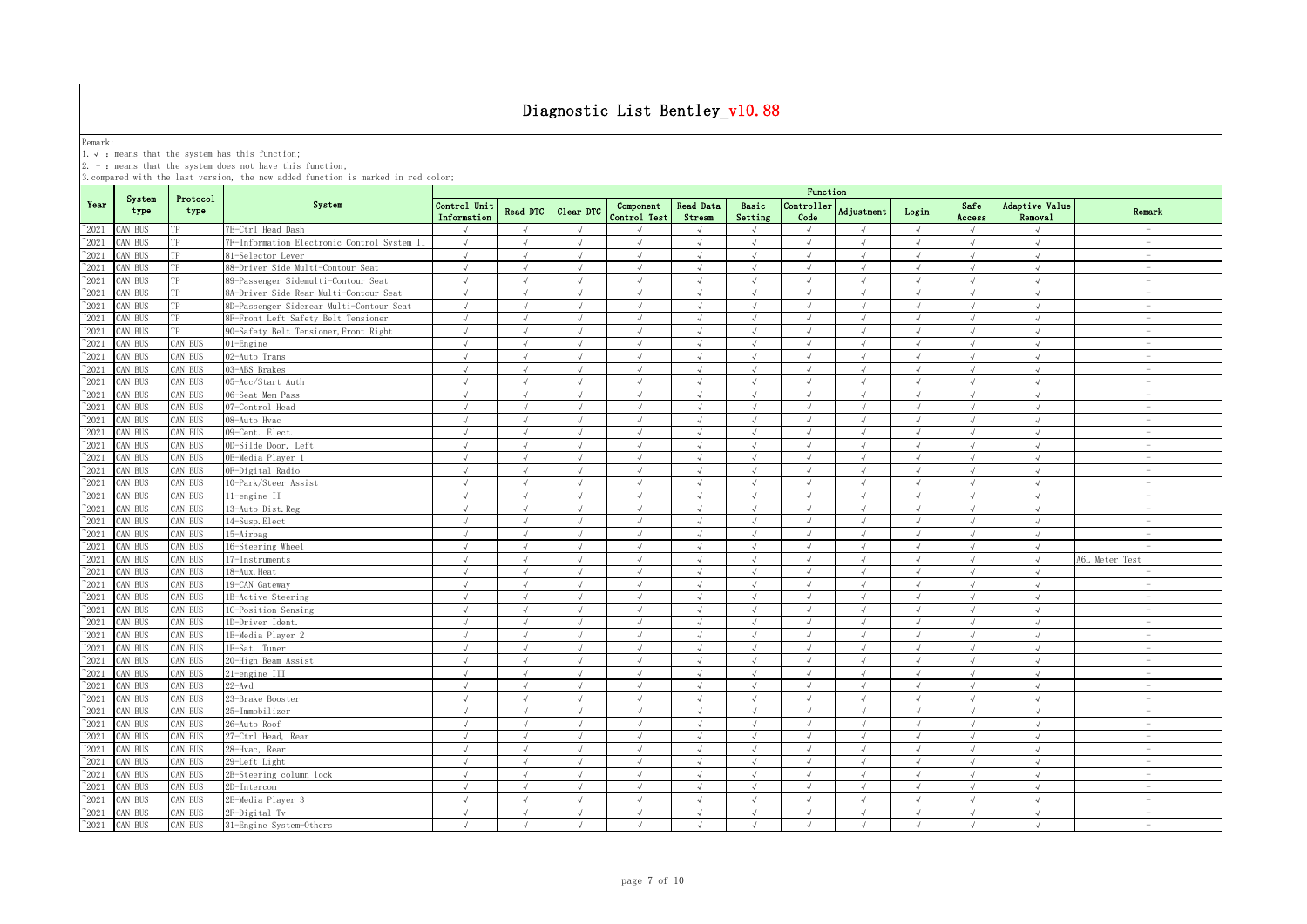Remark:<br>1.√ : means that the system has this function;<br>2. - : means that the system does not have this function;

|                |                |                  |                                         |                             |                |                |                           |                            |                  | Function           |               |            |                |                           |                                 |
|----------------|----------------|------------------|-----------------------------------------|-----------------------------|----------------|----------------|---------------------------|----------------------------|------------------|--------------------|---------------|------------|----------------|---------------------------|---------------------------------|
| Year           | System<br>type | Protocol<br>type | System                                  | Control Unit<br>Information | Read DTC       | Clear DTC      | Component<br>Control Test | <b>Read Data</b><br>Stream | Basic<br>Setting | Controller<br>Code | Adjustment    | Login      | Safe<br>Access | Adaptive Value<br>Removal | Remark                          |
| $^{\sim}2021$  | AN BUS         | CAN BUS          | 32-Differential Locks                   | $\sqrt{ }$                  | $\sqrt{ }$     | $\sqrt{ }$     |                           | $\sqrt{ }$                 | $\sqrt{ }$       | $\sqrt{ }$         | $\sqrt{ }$    | $\sqrt{ }$ | $\sqrt{ }$     | $\sqrt{ }$                | $\overline{\phantom{a}}$        |
| $^{\sim}2021$  | CAN BUS        | AN BUS           | 34-Level Control                        | $\sqrt{ }$                  | $\sqrt{ }$     | $\sqrt{ }$     | $\sqrt{ }$                | $\sqrt{ }$                 | $\sqrt{ }$       | $\sqrt{ }$         | $\sqrt{ }$    | $\sqrt{ }$ | $\sqrt{ }$     | $\sqrt{ }$                | $\sim$                          |
| $^{\sim}2021$  | AN BUS         | AN BUS           | 36-Seat Mem Drvr                        | √                           |                |                |                           | $\sqrt{ }$                 | $\sqrt{ }$       |                    |               |            | $\sqrt{ }$     | $\sqrt{ }$                | $\sim$                          |
| $\degree$ 2021 | AN BUS         | CAN BUS          | 37-Navigation                           | $\sqrt{ }$                  | $\sqrt{}$      | J              | $\sqrt{ }$                | $\sqrt{ }$                 | $\sqrt{ }$       | $\sqrt{}$          | $\sqrt{}$     | $\sqrt{ }$ | $\sqrt{ }$     | $\sqrt{ }$                | $\hspace{0.1mm}-\hspace{0.1mm}$ |
| 2021           | AN BUS         | AN BUS           | 38-Roof Electronics                     | $\sqrt{ }$                  |                |                |                           | $\sqrt{ }$                 | $\sqrt{ }$       |                    |               |            |                | $\sqrt{ }$                | $\overline{\phantom{a}}$        |
| 2021           | CAN BUS        | <b>CAN BUS</b>   | 39-Right Light                          | $\sqrt{ }$                  | $\sqrt{ }$     | $\sqrt{ }$     |                           | $\sqrt{ }$                 | $\sqrt{ }$       | $\sqrt{ }$         |               | $\sqrt{ }$ |                | $\sqrt{ }$                | $\overline{\phantom{a}}$        |
| $^{\sim}$ 2021 | CAN BUS        | CAN BUS          | 3B-Sensor Electronic Equipment          | $\sqrt{ }$                  |                |                | $\sqrt{ }$                | $\sqrt{ }$                 | $\sqrt{ }$       |                    |               |            | $\sqrt{ }$     | $\sqrt{ }$                | $\overline{\phantom{0}}$        |
| $^{\sim}$ 2021 | CAN BUS        | <b>CAN BUS</b>   | 3C-Lane Change                          | $\sqrt{ }$                  | $\sqrt{ }$     | $\sqrt{ }$     | $\sqrt{ }$                | $\sqrt{ }$                 | $\sqrt{ }$       | $\sqrt{ }$         | J             | $\sqrt{ }$ | $\sqrt{ }$     | $\sqrt{ }$                | $\overline{\phantom{0}}$        |
| $\degree$ 2021 | CAN BUS        | AN BUS           | 3D-Special Function                     | $\sqrt{ }$                  | $\sqrt{ }$     | $\sqrt{ }$     | $\sqrt{ }$                | $\sqrt{ }$                 | $\sqrt{ }$       | $\sqrt{ }$         | $\sqrt{ }$    | $\sqrt{ }$ | $\sqrt{ }$     | $\sqrt{ }$                | $\sim$                          |
| $^{\sim}$ 2021 | CAN BUS        | <b>CAN BUS</b>   | 3E-Media Plaver 4                       | $\sqrt{ }$                  | $\sqrt{ }$     | $\sqrt{ }$     | $\sqrt{ }$                | $\sqrt{ }$                 | $\sqrt{ }$       | $\sqrt{ }$         | $\sqrt{ }$    | $\sqrt{ }$ | $\sqrt{ }$     | $\sqrt{ }$                | $\overline{\phantom{a}}$        |
| $^{\sim}$ 2021 | AN BUS         | CAN BUS          | 42-Door Elect, Driver                   | $\sqrt{ }$                  | $\sqrt{ }$     | $\sqrt{ }$     | $\sqrt{ }$                | $\sqrt{ }$                 | $\sqrt{ }$       | $\sqrt{ }$         | $\sqrt{ }$    | $\sqrt{ }$ | $\sqrt{ }$     | $\sqrt{ }$                | $\sim$                          |
| $^{\sim}$ 2021 | AN BUS         | CAN BUS          | 44-Steering Assist                      | $\sqrt{ }$                  | $\sqrt{ }$     | $\sqrt{ }$     | $\sqrt{ }$                | $\sqrt{ }$                 | $\sqrt{ }$       | $\sqrt{ }$         | $\sqrt{ }$    | $\sqrt{ }$ | $\sqrt{ }$     | $\sqrt{ }$                | $\sim$                          |
| $\degree$ 2021 | AN BUS         | CAN BUS          | 46-Central Conv                         | $\sqrt{ }$                  | $\sqrt{ }$     | $\sqrt{ }$     | $\sqrt{ }$                | $\sqrt{ }$                 | $\sqrt{ }$       | $\sqrt{ }$         | $\sqrt{ }$    | $\sqrt{ }$ | $\sqrt{ }$     | $\sqrt{ }$                | $\sim$                          |
| $\degree$ 2021 | CAN BUS        | CAN BUS          | 47-Sound System                         | $\sqrt{ }$                  | $\sqrt{ }$     | $\sqrt{ }$     | $\sqrt{ }$                | $\sqrt{ }$                 | $\sqrt{ }$       | $\sqrt{ }$         | $\sqrt{ }$    | $\sqrt{ }$ | $\sqrt{ }$     | $\sqrt{ }$                | $\overline{\phantom{a}}$        |
| $\degree$ 2021 | CAN BUS        | CAN BUS          | 48-Seat, Rear, Ds                       | $\sqrt{ }$                  | $\sqrt{ }$     | $\sqrt{ }$     | $\sqrt{ }$                | $\sqrt{ }$                 | $\sqrt{ }$       | $\sqrt{ }$         | $\sqrt{ }$    | $\sqrt{ }$ | $\sqrt{ }$     | $\sqrt{ }$                | $\overline{\phantom{a}}$        |
| $\degree$ 2021 | CAN BUS        | CAN BUS          | 4C-Tyre Pressure II                     | $\sqrt{ }$                  | $\sqrt{ }$     | $\sqrt{ }$     | $\sqrt{ }$                | $\sqrt{ }$                 | $\sqrt{ }$       | $\sqrt{ }$         | $\sqrt{ }$    | $\sqrt{ }$ | $\sqrt{ }$     | $\sqrt{ }$                | $\overline{\phantom{a}}$        |
| $\degree$ 2021 | CAN BUS        | AN BUS           | 4E-Ctrl Head Rr                         | $\sqrt{ }$                  | $\sqrt{ }$     | $\sqrt{ }$     | $\sqrt{ }$                | $\sqrt{ }$                 | $\sqrt{ }$       | $\sqrt{ }$         | $\sqrt{ }$    | $\sqrt{ }$ | $\sqrt{ }$     | $\sqrt{ }$                | $\sim$                          |
| $^{\sim}2021$  | AN BUS         | <b>CAN BUS</b>   | 4F-Central Electronic Control System II | $\sqrt{}$                   | $\sqrt{ }$     | $\sqrt{ }$     | $\sqrt{ }$                | $\sqrt{}$                  | $\sqrt{ }$       | $\sqrt{ }$         | $\sqrt{ }$    | $\sqrt{}$  | $\sqrt{ }$     | $\sqrt{ }$                | $\hspace{0.1mm}-\hspace{0.1mm}$ |
| $\degree$ 2021 | AN BUS         | CAN BUS          | 51-Electric Driving                     | $\sqrt{ }$                  | $\sqrt{ }$     | $\sqrt{ }$     | $\sqrt{ }$                | $\sqrt{ }$                 | $\sqrt{ }$       | $\sqrt{ }$         | $\sqrt{2}$    | $\sqrt{ }$ | $\sqrt{ }$     | $\sqrt{ }$                | $\sim$                          |
| 2021           | AN BUS         | AN BUS           | 52-Door Elect, Pass                     | $\sqrt{ }$                  | $\sqrt{ }$     |                | J                         | $\sqrt{ }$                 | $\sqrt{ }$       | $\cdot$            | J             | $\sqrt{ }$ | $\sqrt{ }$     | $\sqrt{ }$                | $\sim$                          |
| 2021           | AN BUS         | AN BUS           | 53-Parking Brake                        | $\sqrt{ }$                  | $\sqrt{ }$     | $\sqrt{ }$     | $\sqrt{ }$                | $\sqrt{ }$                 | $\sqrt{ }$       | $\sqrt{ }$         | $\sqrt{ }$    | $\sqrt{ }$ | $\sqrt{ }$     | $\sqrt{ }$                | $\overline{\phantom{a}}$        |
| 2021           | CAN BUS        | AN BUS           | 55-Xenon Range                          | $\sqrt{ }$                  | $\overline{ }$ | $\sqrt{ }$     | $\mathcal{L}$             | $\sqrt{ }$                 | $\sqrt{ }$       | $\sqrt{ }$         | $\sqrt{ }$    | $\sqrt{ }$ | $\sqrt{ }$     | $\sqrt{ }$                | $\sim$                          |
| $^{\sim}2021$  | AN BUS         | AN BUS           | 56-Radio                                | $\sqrt{ }$                  | $\sqrt{ }$     | $\sqrt{ }$     | $\sqrt{ }$                | $\sqrt{ }$                 | $\mathcal{A}$    | $\mathcal{A}$      | À.            | $\sqrt{ }$ | $\sqrt{ }$     | $\sqrt{ }$                | $\overline{\phantom{0}}$        |
| $\degree$ 2021 | CAN BUS        | AN BUS           | 57-Tv Tuner                             | $\sqrt{ }$                  | $\sqrt{ }$     | $\overline{d}$ | $\sqrt{ }$                | $\sqrt{ }$                 | $\sqrt{ }$       |                    | $\sqrt{ }$    | $\sqrt{ }$ | $\sqrt{ }$     | $\sqrt{ }$                | $\overline{\phantom{a}}$        |
| $^{\sim}$ 2021 | CAN BUS        | <b>CAN BUS</b>   | 59-Tow Protection                       | $\sqrt{ }$                  | $\sqrt{ }$     | $\sqrt{ }$     | $\sqrt{ }$                | $\sqrt{ }$                 | $\sqrt{ }$       | $\sqrt{ }$         | $\sqrt{ }$    | $\sqrt{ }$ | $\sqrt{ }$     | $\sqrt{ }$                | $\overline{\phantom{a}}$        |
| $\degree$ 2021 | CAN BUS        | <b>CAN BUS</b>   | 5B-Passenger Side Rear Seat Adjustment  | $\sqrt{ }$                  | $\sqrt{ }$     | $\sqrt{ }$     | $\sqrt{ }$                | $\sqrt{ }$                 | $\sqrt{ }$       | $\sqrt{ }$         | $\sqrt{ }$    | $\sqrt{ }$ | $\sqrt{ }$     | $\sqrt{ }$                | $\sim$                          |
| $^{\sim}$ 2021 | AN BUS         | CAN BUS          | 5C-Lane Maintain                        | $\sqrt{ }$                  | $\sqrt{ }$     | $\sqrt{ }$     | $\sqrt{ }$                | $\sqrt{ }$                 | $\sqrt{ }$       | $\sqrt{ }$         | $\sqrt{ }$    | $\sqrt{ }$ | $\sqrt{ }$     | $\sqrt{ }$                | $\sim$                          |
| $\degree$ 2021 | AN BUS         | CAN BUS          | 5D-Operations                           | $\sqrt{ }$                  | $\sqrt{ }$     | $\sqrt{ }$     | $\sqrt{ }$                | $\sqrt{ }$                 | $\sqrt{ }$       | $\sqrt{ }$         | $\sqrt{ }$    | $\sqrt{ }$ | $\sqrt{ }$     | $\sqrt{ }$                | $\overline{\phantom{a}}$        |
| $^{\sim}$ 2021 | CAN BUS        | CAN BUS          | 5E-Ctrl Head Lr                         | $\sqrt{ }$                  | $\sqrt{ }$     | $\sqrt{ }$     | $\mathcal{L}$             | $\sqrt{ }$                 | $\sqrt{ }$       | $\sqrt{ }$         | $\sqrt{ }$    | $\sqrt{ }$ | $\sqrt{ }$     | $\sqrt{ }$                | $\overline{\phantom{a}}$        |
| $\degree$ 2021 | CAN BUS        | CAN BUS          | 5F-Information Electr.                  | $\sqrt{ }$                  | $\sqrt{ }$     | $\sqrt{ }$     | $\sqrt{ }$                | $\sqrt{ }$                 | $\sqrt{ }$       | $\sqrt{ }$         | $\sqrt{ }$    | $\sqrt{ }$ | $\sqrt{ }$     | $\sqrt{ }$                | $\sim$                          |
| $\degree$ 2021 | CAN BUS        | CAN BUS          | 61-Battery Regul.                       | $\sqrt{ }$                  | $\sqrt{ }$     | $\sqrt{ }$     | $\sqrt{ }$                | $\sqrt{ }$                 | $\mathcal{A}$    | $\sqrt{ }$         | $\sqrt{ }$    | $\sqrt{ }$ | $\sqrt{ }$     | $\sqrt{ }$                | $\overline{\phantom{a}}$        |
| $\degree$ 2021 | CAN BUS        | CAN BUS          | 62-Door Elect, Left                     | $\sqrt{ }$                  | $\sqrt{ }$     | $\sqrt{ }$     | $\sqrt{ }$                | $\sqrt{ }$                 | $\sqrt{ }$       | $\sqrt{ }$         | $\sqrt{ }$    | $\sqrt{ }$ | $\sqrt{ }$     | $\sqrt{ }$                | $\overline{\phantom{a}}$        |
| $^{\sim}$ 2021 | CAN BUS        | CAN BUS          | 63-Entry Assist, D                      | $\sqrt{ }$                  | $\sqrt{ }$     | $\sqrt{ }$     | $\sqrt{ }$                | $\sqrt{ }$                 | $\sqrt{ }$       | $\sqrt{ }$         | $\sqrt{ }$    | $\sqrt{ }$ | $\sqrt{ }$     | $\sqrt{ }$                | $\overline{\phantom{a}}$        |
| $^{\sim}2021$  | CAN BUS        | AN BUS           | 65-Tire Pressure                        | $\sqrt{ }$                  | $\sqrt{ }$     | $\sqrt{ }$     | $\sqrt{ }$                | $\sqrt{ }$                 | $\sqrt{ }$       | $\sqrt{ }$         | $\sqrt{ }$    | $\sqrt{ }$ | $\sqrt{ }$     | $\sqrt{ }$                | $\sim$                          |
| $^{\sim}2021$  | AN BUS         | <b>CAN BUS</b>   | 66-Seat, Rear Ps                        | $\sqrt{ }$                  |                |                |                           | $\sqrt{ }$                 | $\sqrt{ }$       |                    |               |            | $\sqrt{ }$     | $\sqrt{ }$                | $\sim$                          |
| $\degree$ 2021 | CAN BUS        | AN BUS           | 67-Voice Control                        | $\sqrt{2}$                  | $\sqrt{ }$     | $\sqrt{ }$     | $\sqrt{ }$                | $\sqrt{}$                  | $\sqrt{ }$       | $\sqrt{ }$         | $\sqrt{ }$    | $\sqrt{ }$ | $\sqrt{ }$     | $\sqrt{}$                 | $\overline{\phantom{a}}$        |
| 2021           | AN BUS         | AN BUS           | 68-Wiper Electr.                        | $\sqrt{ }$                  |                |                |                           | <sup>N</sup>               | $\sqrt{ }$       |                    |               | $\sqrt{ }$ |                | $\cdot$                   | $\overline{\phantom{a}}$        |
| $\degree$ 2021 | CAN BUS        | CAN BUS          | 69-Trailer                              | $\sqrt{ }$                  |                |                |                           | $\sqrt{ }$                 | $\sqrt{ }$       |                    |               | $\sqrt{ }$ |                | $\sqrt{ }$                | $\overline{\phantom{a}}$        |
| $\degree$ 2021 | CAN BUS        | AN BUS           | 6C-Back-Up Cam.                         | $\sqrt{ }$                  |                |                |                           | $\sqrt{ }$                 | $\sqrt{ }$       |                    |               |            |                | J                         | $\overline{\phantom{0}}$        |
| $^{\sim}$ 2021 | CAN BUS        | <b>CAN BUS</b>   | 6D-Trunk Elect.                         | $\sqrt{ }$                  | $\sqrt{ }$     | $\sqrt{ }$     |                           | $\sqrt{ }$                 | $\sqrt{ }$       | $\sqrt{ }$         | J             | $\sqrt{ }$ | $\sqrt{ }$     | $\sqrt{ }$                | $\overline{\phantom{0}}$        |
| $\degree$ 2021 | AN BUS         | AN BUS           | 6E-Ctrl Head Roof                       | $\sqrt{ }$                  | $\sqrt{ }$     | $\sqrt{ }$     | $\sqrt{ }$                | $\sqrt{ }$                 | $\sqrt{ }$       | $\sqrt{ }$         | $\sqrt{ }$    | $\sqrt{ }$ | $\sqrt{ }$     | $\sqrt{ }$                | $\sim$                          |
| $^{\sim}$ 2021 | CAN BUS        | AN BUS           | 6F-Central Electronic Control System II | $\sqrt{ }$                  | $\sqrt{ }$     | $\sqrt{ }$     | $\sqrt{ }$                | $\sqrt{ }$                 | $\sqrt{ }$       | $\sqrt{ }$         | J             | $\sqrt{ }$ | $\sqrt{ }$     | $\sqrt{ }$                | $\sim$                          |
| $^{\sim}$ 2021 | CAN BUS        | <b>CAN BUS</b>   | 71-Battery Charger                      | $\sqrt{ }$                  | $\sqrt{ }$     | $\sqrt{ }$     | $\sqrt{ }$                | $\sqrt{ }$                 | $\sqrt{ }$       | $\sqrt{ }$         | $\sqrt{ }$    | $\sqrt{ }$ | $\sqrt{ }$     | $\sqrt{2}$                | $\sim$                          |
| $^{\sim}$ 2021 | CAN BUS        | CAN BUS          | 72-Door Elect, Right                    | $\sqrt{ }$                  | $\sqrt{ }$     | $\sqrt{ }$     | $\sqrt{ }$                | $\sqrt{ }$                 | $\sqrt{ }$       | $\sqrt{ }$         | $\sqrt{ }$    | $\sqrt{ }$ | $\sqrt{ }$     | $\sqrt{ }$                | $\sim$                          |
| $\degree$ 2021 | CAN BUS        | CAN BUS          | 73-Entry Assist, P                      | $\sqrt{ }$                  | $\sqrt{ }$     | $\sqrt{ }$     | $\sqrt{ }$                | $\sqrt{ }$                 | $\sqrt{ }$       | $\sqrt{ }$         | $\sqrt{ }$    | $\sqrt{ }$ | $\sqrt{ }$     | $\sqrt{ }$                | $\overline{\phantom{a}}$        |
| $\degree$ 2021 | CAN BUS        | CAN BUS          | 74-Chassis Control                      | $\sqrt{ }$                  | $\sqrt{ }$     | $\sqrt{ }$     | $\sqrt{ }$                | $\sqrt{ }$                 | $\sqrt{ }$       | $\sqrt{ }$         | $\sqrt{ }$    | $\sqrt{ }$ | $\sqrt{ }$     | $\sqrt{ }$                | $\sim$                          |
| $^{\sim}$ 2021 | CAN BUS        | CAN BUS          | 75-Telematics                           | $\sqrt{ }$                  | $\sqrt{ }$     | $\sqrt{ }$     | $\sqrt{ }$                | $\sqrt{ }$                 | $\sqrt{ }$       | $\sqrt{ }$         | $\sqrt{ }$    | $\sqrt{ }$ | $\sqrt{ }$     | $\sqrt{ }$                | $\sim$                          |
| $^{\sim}$ 2021 | CAN BUS        | CAN BUS          | 76-Park Assist                          | $\sqrt{ }$                  | $\sqrt{ }$     | $\sqrt{ }$     | $\sqrt{ }$                | $\sqrt{ }$                 | $\sqrt{ }$       | $\sqrt{ }$         | $\mathcal{L}$ | $\sqrt{ }$ | $\sqrt{ }$     | $\sqrt{ }$                | $\sim$                          |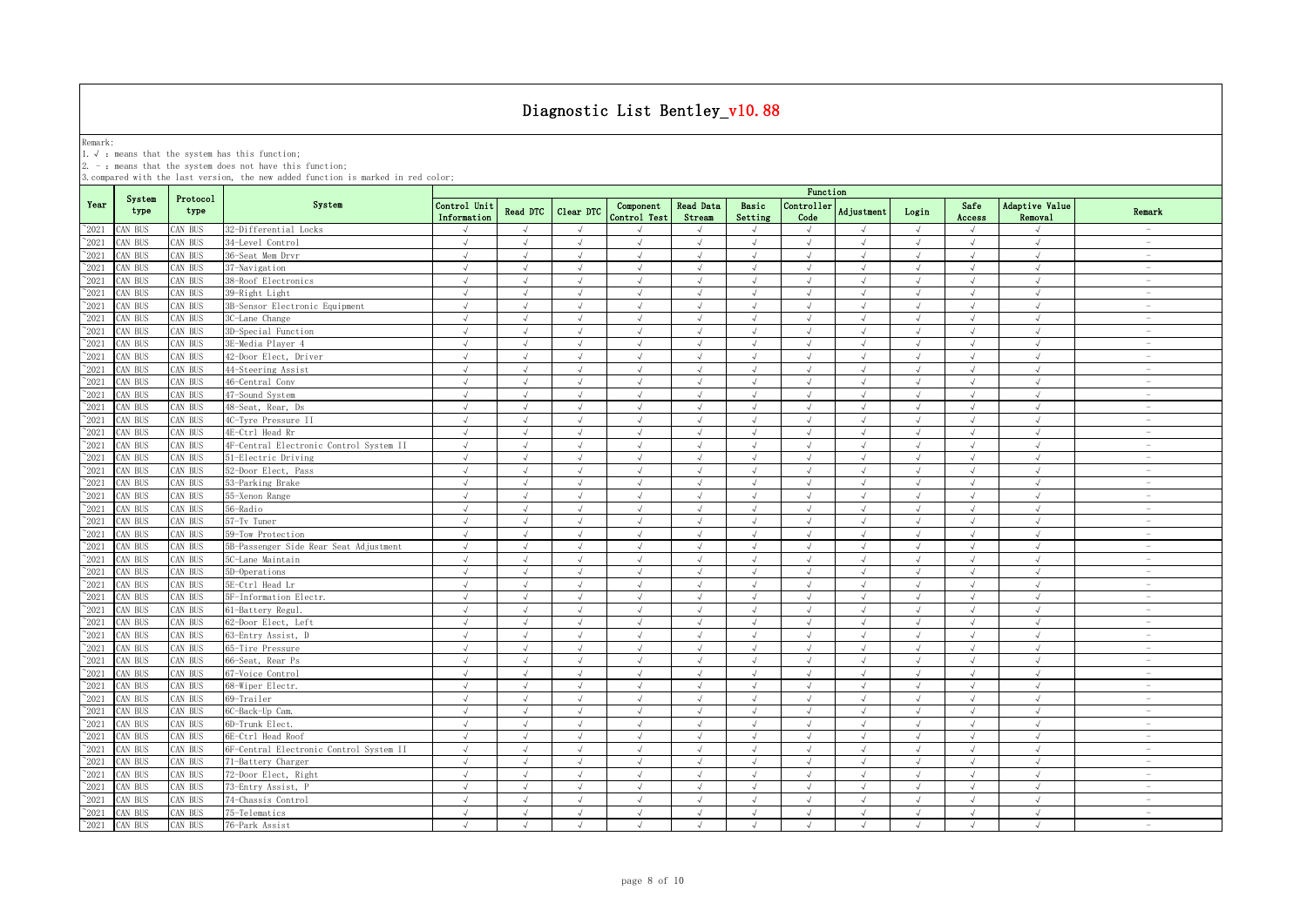Remark:<br>1.√ : means that the system has this function;<br>2. - : means that the system does not have this function;

|                |                |                  |                                             | Function                    |               |            |                           |                     |                  |                             |                   |            |                |                                  |                                 |
|----------------|----------------|------------------|---------------------------------------------|-----------------------------|---------------|------------|---------------------------|---------------------|------------------|-----------------------------|-------------------|------------|----------------|----------------------------------|---------------------------------|
| Year           | System<br>type | Protocol<br>type | System                                      | Control Unit<br>Information | Read DTC      | Clear DTC  | Component<br>Control Test | Read Data<br>Stream | Basic<br>Setting | Controller<br>Code          | <b>Adjustment</b> | Login      | Safe<br>Access | Adaptive Value<br><b>Removal</b> | Remark                          |
| $^{\circ}2021$ | CAN BUS        | CAN BUS          | 77-Telephone                                |                             | $\sqrt{ }$    | $\sqrt{ }$ |                           |                     | $\sqrt{ }$       |                             |                   | $\sqrt{ }$ | $\sqrt{ }$     |                                  | $\sim$                          |
| $^{\sim}2021$  | CAN BUS        | CAN BUS          | 78-Silde Door, Right                        | $\sqrt{ }$                  | $\sqrt{ }$    | $\sqrt{ }$ | $\sqrt{ }$                | $\sqrt{ }$          | $\sqrt{ }$       | $\sqrt{ }$                  | $\sqrt{ }$        | $\sqrt{ }$ | $\sqrt{ }$     | $\sqrt{ }$                       | $\overline{\phantom{a}}$        |
| $^{\sim}2021$  | CAN BUS        | CAN BUS          | 7D-Aux Heat                                 | $\sqrt{ }$                  | $\sqrt{ }$    | $\sqrt{ }$ | $\sqrt{ }$                | $\sqrt{ }$          | $\sqrt{ }$       | $\sqrt{ }$                  | $\sqrt{ }$        | $\sqrt{ }$ | $\sqrt{ }$     | $\sqrt{ }$                       | $\overline{\phantom{a}}$        |
| $^{\sim}2021$  | CAN BUS        | CAN BUS          | 7E-Ctrl Head Dash                           | $\sqrt{ }$                  | $\sqrt{ }$    | $\sqrt{ }$ | $\sqrt{ }$                | $\sqrt{ }$          | $\sqrt{ }$       | $\sqrt{ }$                  | $\sqrt{ }$        | $\sqrt{ }$ | $\sqrt{ }$     | $\sqrt{ }$                       | $\sim$                          |
| $\degree$ 2021 | CAN BUS        | CAN BUS          | 7F-Information Electronic Control System II | $\sqrt{ }$                  | $\sqrt{ }$    | $\sqrt{ }$ | $\sqrt{ }$                | $\sqrt{ }$          | $\sqrt{ }$       | $\sqrt{ }$                  | $\sqrt{ }$        | $\sqrt{ }$ | J              | $\sqrt{ }$                       | $\sim$                          |
| 2021           | CAN BUS        | CAN BUS          | 81-Selector Lever                           | $\sqrt{ }$                  | $\sqrt{ }$    | $\sqrt{ }$ | $\sqrt{ }$                | $\sqrt{ }$          | $\sqrt{ }$       | $\sqrt{}$                   | $\sqrt{ }$        | $\sqrt{ }$ | $\sqrt{ }$     | $\sqrt{ }$                       | $\sim$                          |
| 2021           | CAN BUS        | CAN BUS          | 88-Driver Side Multi-Contour Seat           | $\sqrt{ }$                  |               |            |                           | $\sqrt{ }$          |                  |                             |                   | $\sqrt{ }$ |                |                                  | $\hspace{0.1mm}-\hspace{0.1mm}$ |
| 2021           | CAN BUS        | CAN BUS          | 89-Passenger Sidemulti-Contour Seat         | $\sqrt{ }$                  | $\sqrt{ }$    |            | J                         | $\sqrt{ }$          | $\sqrt{ }$       | $\sqrt{ }$                  | J                 | $\sqrt{ }$ | J              | $\sqrt{ }$                       | $\sim$                          |
| 2021           | CAN BUS        | CAN BUS          | 8A-Driver Side Rear Multi-Contour Seat      | $\sqrt{ }$                  | J             | $\sqrt{ }$ | $\sqrt{ }$                | $\sqrt{ }$          | $\sqrt{ }$       | $\sqrt{ }$                  | $\sqrt{ }$        | $\sqrt{ }$ | $\sqrt{ }$     | $\sqrt{ }$                       | $\overline{\phantom{a}}$        |
| $\degree$ 2021 | CAN BUS        | CAN BUS          | 8D-Passenger Siderear Multi-Contour Seat    | $\sqrt{ }$                  | $\sqrt{ }$    | J          | $\sqrt{}$                 | $\sqrt{ }$          | $\mathcal{L}$    | J                           | J                 | $\sqrt{ }$ |                | $\sqrt{ }$                       | $\overline{\phantom{m}}$        |
| $^{\sim}2021$  | CAN BUS        | CAN BUS          | 8F-Front Left Safety Belt Tensioner         | $\sqrt{ }$                  | $\sqrt{ }$    | $\sqrt{ }$ | $\sqrt{ }$                | $\sqrt{ }$          | $\sqrt{ }$       | $\sqrt{ }$                  | $\sqrt{ }$        | $\sqrt{ }$ | $\sqrt{ }$     | $\sqrt{ }$                       | $\overline{\phantom{a}}$        |
| $\degree$ 2021 | CAN BUS        | CAN BUS          | 90-Safety Belt Tensioner, Front Right       | $\sqrt{ }$                  | $\sqrt{ }$    | $\sqrt{ }$ | $\sqrt{ }$                | $\sqrt{ }$          | $\sqrt{ }$       | $\sqrt{ }$                  | $\sqrt{ }$        | $\sqrt{ }$ | $\sqrt{ }$     | $\sqrt{ }$                       | $\overline{\phantom{a}}$        |
| $^{\sim}2021$  | CAN BUS        | <b>UDS</b>       | $01$ -Engine                                | $\sqrt{ }$                  | $\sqrt{ }$    | $\sqrt{ }$ | $\sqrt{ }$                | $\sqrt{ }$          | $\sqrt{ }$       | $\sqrt{ }$                  | $\sqrt{ }$        | $\sqrt{ }$ | $\sqrt{ }$     | $\sim$                           | $\sim$                          |
| $\degree$ 2021 | CAN BUS        | <b>UDS</b>       | 02-Auto Trans                               | $\sqrt{ }$                  | $\sqrt{ }$    | $\sqrt{ }$ | $\sqrt{ }$                | $\sqrt{ }$          | $\sqrt{ }$       | $\sqrt{ }$                  | $\sqrt{ }$        | $\sqrt{ }$ | $\sqrt{ }$     | $\sim$                           | $\sim$                          |
| $\degree$ 2021 | CAN BUS        | <b>UDS</b>       | 03-ABS Brakes                               | $\sqrt{ }$                  | $\sqrt{ }$    | $\sqrt{ }$ | $\sqrt{ }$                | $\sqrt{ }$          | $\sqrt{ }$       | $\sqrt{ }$                  | $\sqrt{ }$        | $\sqrt{ }$ | $\sqrt{ }$     | $\overline{\phantom{a}}$         | $\overline{\phantom{a}}$        |
| $^{\circ}2021$ | CAN BUS        | <b>UDS</b>       | 04-Steering Angle                           | $\sqrt{ }$                  | $\sqrt{ }$    | $\sqrt{ }$ | $\sqrt{ }$                | $\sqrt{ }$          | $\sqrt{ }$       | $\sqrt{ }$                  | $\sqrt{ }$        | $\sqrt{ }$ | $\sqrt{ }$     | $\sim$                           | $\sim$                          |
| $^{\sim}2021$  | CAN BUS        | <b>UDS</b>       | 05-Acc/Start Auth                           | $\sqrt{ }$                  | $\sqrt{ }$    | $\sqrt{ }$ | $\sqrt{ }$                | $\sqrt{ }$          | $\sqrt{ }$       | $\sqrt{ }$                  | $\sqrt{ }$        | $\sqrt{ }$ | $\sqrt{ }$     | $\sim$                           | $\sim$                          |
| $^{\sim}2021$  | CAN BUS        | <b>UDS</b>       | 08-Auto Hvac                                | $\sqrt{ }$                  | $\sqrt{ }$    | $\sqrt{ }$ | $\sqrt{ }$                | $\sqrt{ }$          | $\sqrt{ }$       | $\sqrt{ }$                  | $\sqrt{ }$        | $\sqrt{ }$ | $\sqrt{ }$     | $\sim$                           | $\sim$                          |
| 2021           | CAN BUS        | <b>UDS</b>       | 09-Cent. Elect.                             | $\sqrt{}$                   | $\sqrt{ }$    | $\sqrt{ }$ | $\sqrt{ }$                | $\sqrt{ }$          | $\sqrt{ }$       | $\sqrt{ }$                  | $\sqrt{ }$        | $\sqrt{ }$ | $\sqrt{ }$     | $\sim$                           | $\sim$                          |
| $^{\sim}2021$  | CAN BUS        | <b>UDS</b>       | 10-Park/Steer Assist                        | $\sqrt{ }$                  | $\sqrt{ }$    | $\sqrt{ }$ | $\sqrt{ }$                | $\sqrt{ }$          | $\sqrt{ }$       | $\sqrt{ }$                  | $\sqrt{ }$        | $\sqrt{ }$ | $\sqrt{ }$     | $\sim$                           | $\sim$                          |
| 2021           | CAN BUS        | <b>UDS</b>       | 11-engine II                                | $\sqrt{ }$                  | $\sqrt{ }$    | $\sqrt{ }$ | $\sqrt{ }$                | $\sqrt{ }$          | $\sqrt{ }$       | $\sqrt{ }$                  | $\sqrt{ }$        | $\sqrt{ }$ | $\sqrt{ }$     | $\sim$                           | $\sim$                          |
| 2021           | CAN BUS        | <b>UDS</b>       | 13-Auto Dist. Reg                           | $\sqrt{2}$                  |               |            |                           |                     |                  |                             |                   |            |                | $\sim$                           | $\sim$                          |
| 2021           | CAN BUS        | <b>UDS</b>       | 15-Airbag                                   | $\sqrt{ }$                  | $\sqrt{ }$    | $\sqrt{ }$ |                           | $\sqrt{ }$          | $\sqrt{ }$       |                             | $\sqrt{ }$        | $\sqrt{ }$ | $\sqrt{ }$     | $\overline{\phantom{a}}$         | $\overline{\phantom{a}}$        |
| 2021           | CAN BUS        | <b>UDS</b>       | 16-Steering Wheel                           | $\sqrt{ }$                  |               |            |                           |                     |                  |                             |                   | $\sqrt{ }$ |                |                                  | $\overline{\phantom{a}}$        |
| $^{\sim}2021$  | CAN BUS        | <b>UDS</b>       | 17-Instruments                              | $\sqrt{ }$                  | $\sqrt{ }$    |            |                           | $\sqrt{ }$          |                  | $\sqrt{ }$                  |                   | $\sqrt{ }$ |                |                                  | $\overline{\phantom{m}}$        |
| $^{\sim}2021$  | CAN BUS        | <b>UDS</b>       | 19-CAN Gateway                              | $\sqrt{ }$                  | $\sqrt{ }$    | $\sqrt{ }$ | $\sqrt{ }$                | $\sqrt{ }$          | $\sqrt{ }$       | $\sqrt{ }$                  | $\sqrt{ }$        | $\sqrt{ }$ | $\sqrt{ }$     |                                  |                                 |
| $^{\circ}2021$ | CAN BUS        | <b>UDS</b>       | 20-High Beam Assist                         | $\sqrt{ }$                  | $\sqrt{ }$    | $\sqrt{ }$ | $\sqrt{ }$                | $\sqrt{ }$          | $\sqrt{ }$       | $\sqrt{ }$                  | $\sqrt{ }$        | $\sqrt{ }$ | $\sqrt{ }$     |                                  | $\sim$                          |
| $^{\sim}2021$  | CAN BUS        | <b>UDS</b>       | $22 - Awd$                                  | $\sqrt{ }$                  | $\sqrt{ }$    | $\sqrt{ }$ | $\sqrt{ }$                | $\sqrt{ }$          | $\sqrt{ }$       | $\sqrt{ }$                  | $\sqrt{ }$        | $\sqrt{ }$ | $\sqrt{ }$     | $\sim$                           | $\sim$                          |
| $\degree$ 2021 | CAN BUS        | <b>UDS</b>       | 25-Immobilizer                              | $\sqrt{ }$                  | $\sqrt{ }$    | $\sqrt{ }$ | $\sqrt{ }$                | $\sqrt{ }$          | $\sqrt{ }$       | $\sqrt{2}$                  | $\sqrt{ }$        | $\sqrt{ }$ | $\sqrt{ }$     | $\sim$                           | $\sim$                          |
| $^{\sim}2021$  | CAN BUS        | <b>UDS</b>       | 26-Auto Roof                                | $\sqrt{ }$                  | $\sqrt{ }$    | $\sqrt{ }$ | $\sqrt{ }$                | $\sqrt{ }$          | $\sqrt{ }$       | $\sqrt{ }$                  | $\sqrt{ }$        | $\sqrt{ }$ | $\sqrt{ }$     | $\sim$                           | $\sim$                          |
| $^{\sim}2021$  | CAN BUS        | <b>UDS</b>       | 28-Hvac, Rear                               | $\sqrt{ }$                  | $\sqrt{ }$    | $\sqrt{ }$ | $\sqrt{ }$                | $\sqrt{ }$          | $\sqrt{ }$       | $\sqrt{ }$                  | $\sqrt{ }$        | $\sqrt{ }$ | $\sqrt{ }$     | $\overline{\phantom{a}}$         | $\overline{\phantom{a}}$        |
| $\degree$ 2021 | CAN BUS        | <b>UDS</b>       | 2B-Steering column lock                     | $\sqrt{}$                   | $\sqrt{ }$    | $\sqrt{ }$ | $\sqrt{ }$                | $\sqrt{ }$          | $\sqrt{ }$       | $\sqrt{ }$                  | $\sqrt{ }$        | $\sqrt{ }$ | $\sqrt{ }$     | $\sim$                           | $\overline{\phantom{a}}$        |
| $^{\sim}2021$  | CAN BUS        | <b>UDS</b>       | 32-Differential Locks                       | $\sqrt{ }$                  | $\sqrt{ }$    | $\sqrt{ }$ | $\sqrt{ }$                | $\sqrt{ }$          | $\sqrt{ }$       | $\sqrt{ }$                  | $\sqrt{ }$        | $\sqrt{ }$ | $\sqrt{ }$     | $\overline{\phantom{a}}$         | $\sim$                          |
| 2021           | CAN BUS        | <b>UDS</b>       | 34-Level Control                            | $\sqrt{ }$                  | $\sqrt{ }$    | $\sqrt{ }$ | $\sqrt{ }$                | $\sqrt{ }$          | $\sqrt{ }$       | $\sqrt{ }$                  | $\sqrt{ }$        | $\sqrt{ }$ | $\sqrt{ }$     | $\hspace{0.1mm}-\hspace{0.1mm}$  | $\overline{\phantom{a}}$        |
| $^{\sim}2021$  | CAN BUS        | <b>UDS</b>       | 37-Navigation                               | $\sqrt{ }$                  | $\sqrt{ }$    | $\sqrt{ }$ | $\sqrt{ }$                | $\sqrt{ }$          | $\sqrt{ }$       | $\sqrt{ }$                  | $\sqrt{ }$        | $\sqrt{ }$ | $\sqrt{ }$     | $\sim$                           | $\sim$                          |
| 2021           | CAN BUS        | <b>UDS</b>       | 3B-Sensor Electronic Equipment              | $\sqrt{ }$                  | $\sqrt{ }$    | $\sqrt{ }$ | $\sqrt{ }$                | $\sqrt{ }$          | $\sqrt{ }$       | $\sqrt{ }$                  | $\sqrt{ }$        | $\sqrt{ }$ | $\sqrt{ }$     | $\hspace{0.1mm}-\hspace{0.1mm}$  | $\sim$                          |
| 2021           | CAN BUS        | <b>UDS</b>       | 3C-Lane Change                              | $\sqrt{ }$                  |               |            |                           | <sup>N</sup>        | $\sqrt{ }$       |                             | J                 | $\sqrt{ }$ | $\sqrt{ }$     |                                  | $\sim$                          |
| 2021           | CAN BUS        | <b>UDS</b>       | 42-Door Elect, Driver                       | $\sqrt{ }$                  | $\sqrt{ }$    |            |                           | $\sqrt{ }$          | $\sqrt{ }$       |                             | J                 | $\sqrt{ }$ |                | $\sim$                           | $\overline{\phantom{a}}$        |
| 2021           | CAN BUS        | UDS              | 44-Steering Assist                          | $\sqrt{ }$                  |               |            |                           | $\lambda$           | $\sqrt{ }$       |                             | $\overline{a}$    | $\sqrt{ }$ |                |                                  | $\sim$                          |
| $^{\circ}2021$ | CAN BUS        | <b>UDS</b>       | 47-Sound System                             | $\sqrt{ }$                  | $\sqrt{ }$    | $\sqrt{ }$ | $\sqrt{ }$                | $\sqrt{ }$          | $\sqrt{ }$       | $\sqrt{ }$                  | $\sqrt{ }$        | $\sqrt{ }$ | $\sqrt{ }$     |                                  | $\overline{\phantom{0}}$        |
| $^{\sim}2021$  | CAN BUS        | <b>UDS</b>       | 51-Electric Driving                         | $\sqrt{ }$                  |               | $\sqrt{ }$ | $\sqrt{ }$                | $\sqrt{ }$          | $\sqrt{ }$       | $\mathcal{N}_{\mathcal{N}}$ | $\sqrt{ }$        | $\sqrt{ }$ |                |                                  |                                 |
| $^{\sim}2021$  | CAN BUS        | <b>UDS</b>       | 52-Door Elect, Pass                         | $\sqrt{ }$                  | $\sqrt{ }$    | $\sqrt{ }$ | $\sqrt{ }$                | $\sqrt{ }$          | $\sqrt{ }$       | $\sqrt{ }$                  | $\sqrt{ }$        | $\sqrt{ }$ | $\sqrt{ }$     |                                  | $\sim$                          |
| $^{\sim}2021$  | CAN BUS        | <b>UDS</b>       | 53-Parking Brake                            | $\sqrt{ }$                  | $\sqrt{ }$    | $\sqrt{ }$ | $\sqrt{ }$                | $\sqrt{ }$          | $\sqrt{ }$       | $\sqrt{ }$                  | $\sqrt{ }$        | $\sqrt{ }$ | $\sqrt{ }$     | $\overline{\phantom{a}}$         | $\sim$                          |
| $\degree$ 2021 | CAN BUS        | <b>UDS</b>       | 55-Xenon Range                              | $\sqrt{ }$                  | $\sqrt{ }$    | $\sqrt{ }$ | $\sqrt{ }$                | $\sqrt{ }$          | $\sqrt{ }$       | $\sqrt{ }$                  | $\sqrt{ }$        | $\sqrt{ }$ | $\sqrt{ }$     | $\overline{\phantom{a}}$         | $\sim$                          |
| $^{\sim}2021$  | CAN BUS        | <b>UDS</b>       | 65-Tire Pressure                            | $\sqrt{ }$                  | $\sqrt{ }$    | $\sqrt{ }$ | $\sqrt{ }$                | $\sqrt{ }$          | $\sqrt{ }$       | $\sqrt{ }$                  | $\sqrt{ }$        | $\sqrt{ }$ | $\sqrt{ }$     | $\hspace{0.1mm}-\hspace{0.1mm}$  | $\overline{\phantom{a}}$        |
| $\degree$ 2021 | CAN BUS        | <b>UDS</b>       | 6C-Back-Up Cam.                             | $\sqrt{ }$                  | $\mathcal{L}$ | $\sqrt{ }$ | $\sqrt{ }$                | $\sqrt{ }$          | $\sqrt{ }$       | $\sqrt{ }$                  | $\sqrt{ }$        | $\sqrt{ }$ | $\sqrt{ }$     | $\overline{\phantom{a}}$         | $\sim$                          |
| $^{\sim}2021$  | CAN BUS        | <b>UDS</b>       | 6D-Trunk Elect.                             | $\sqrt{ }$                  | $\sqrt{ }$    | $\sqrt{ }$ | $\sqrt{ }$                | $\sqrt{ }$          | $\sqrt{ }$       | $\sqrt{ }$                  | $\sqrt{ }$        | $\sqrt{ }$ | $\sqrt{ }$     | $\sim$                           | $\sim$                          |
| $^{\sim}$ 2021 | CAN BUS        | <b>UDS</b>       | 6F-Central Electronic Control System II     | $\sqrt{ }$                  | $\mathcal{L}$ | $\sqrt{ }$ | $\sqrt{ }$                | $\sqrt{ }$          | $\sqrt{ }$       | $\sqrt{ }$                  | $\lambda$         | $\sqrt{ }$ | $\sqrt{ }$     |                                  | $\overline{\phantom{a}}$        |